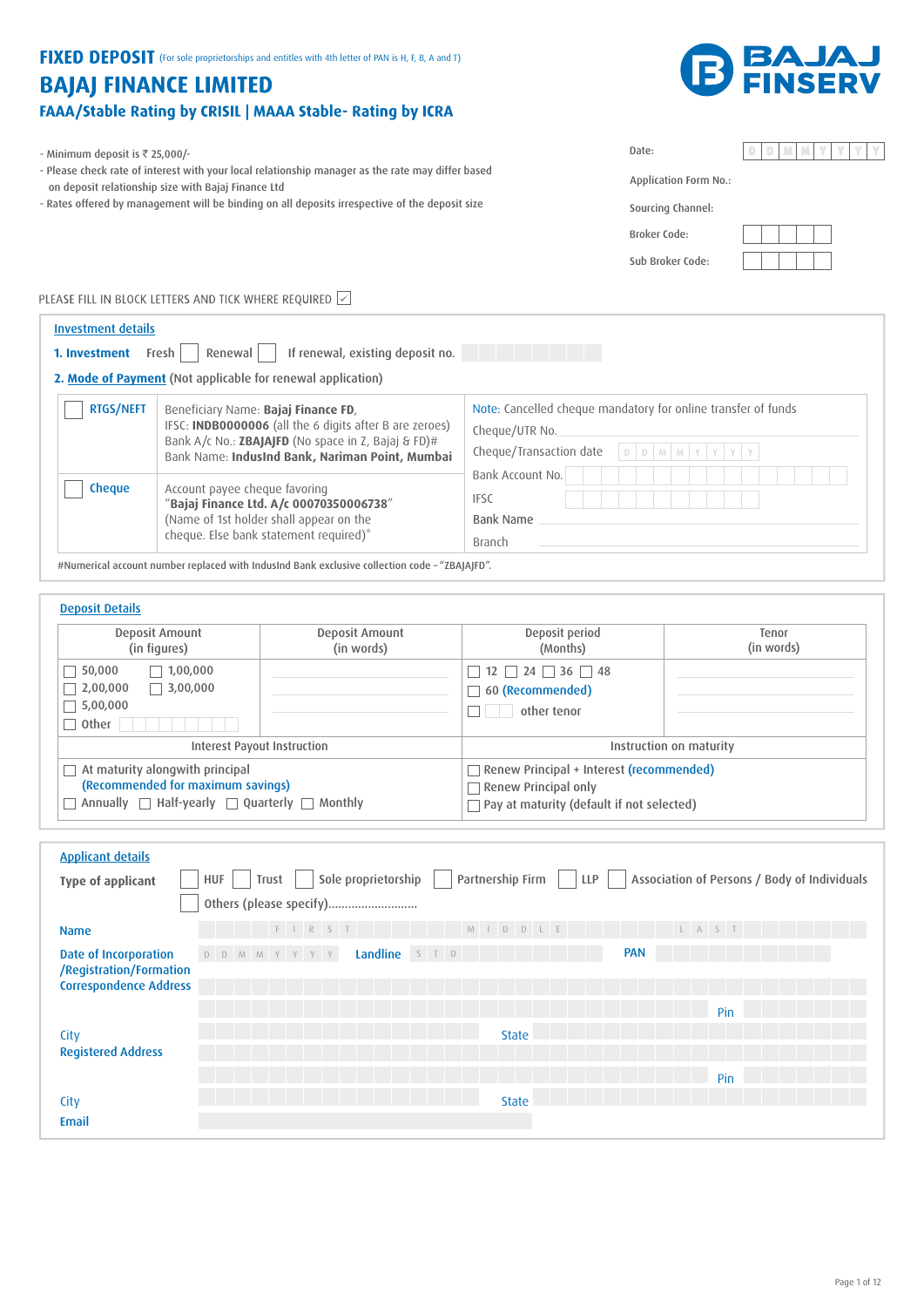|    | Authorised Signatory/ Karta/ Trustees/ Power of Attorney Holder Details                                         |                |                                                                                                                                                 |                                                                                                                                                                                                                                                                                                                                                                                                                                                                                                                                                                                                                                                                                                |
|----|-----------------------------------------------------------------------------------------------------------------|----------------|-------------------------------------------------------------------------------------------------------------------------------------------------|------------------------------------------------------------------------------------------------------------------------------------------------------------------------------------------------------------------------------------------------------------------------------------------------------------------------------------------------------------------------------------------------------------------------------------------------------------------------------------------------------------------------------------------------------------------------------------------------------------------------------------------------------------------------------------------------|
|    | 1) Name                                                                                                         | $F \mid R$ S T | M I D D L E                                                                                                                                     | L A S T                                                                                                                                                                                                                                                                                                                                                                                                                                                                                                                                                                                                                                                                                        |
|    | <b>Mobile</b>                                                                                                   | Email          |                                                                                                                                                 | <b>Residential Status: Resident</b><br><b>NRI</b>                                                                                                                                                                                                                                                                                                                                                                                                                                                                                                                                                                                                                                              |
|    | <b>Designation</b>                                                                                              |                |                                                                                                                                                 | D D M<br>Date of birth                                                                                                                                                                                                                                                                                                                                                                                                                                                                                                                                                                                                                                                                         |
|    | <b>CKYCR No./ KIN</b>                                                                                           |                | PAN/Form 60 (in absence of allotment of PAN) (mandatory)                                                                                        |                                                                                                                                                                                                                                                                                                                                                                                                                                                                                                                                                                                                                                                                                                |
|    | 2) Name                                                                                                         | F I R S T      | M I D D L E                                                                                                                                     | L A S T                                                                                                                                                                                                                                                                                                                                                                                                                                                                                                                                                                                                                                                                                        |
|    | <b>Mobile</b>                                                                                                   | Email          |                                                                                                                                                 | <b>Residential Status: Resident</b><br><b>NRI</b>                                                                                                                                                                                                                                                                                                                                                                                                                                                                                                                                                                                                                                              |
|    | <b>Designation</b>                                                                                              |                |                                                                                                                                                 | Date of birth<br>D D                                                                                                                                                                                                                                                                                                                                                                                                                                                                                                                                                                                                                                                                           |
|    | <b>CKYCR No./ KIN</b>                                                                                           |                | PAN/Form 60 (in absence of allotment of PAN) (mandatory)                                                                                        |                                                                                                                                                                                                                                                                                                                                                                                                                                                                                                                                                                                                                                                                                                |
|    | 3) Name                                                                                                         | $F I R S T$    | M I D D L E                                                                                                                                     | L A S T                                                                                                                                                                                                                                                                                                                                                                                                                                                                                                                                                                                                                                                                                        |
|    | <b>Mobile</b>                                                                                                   | Email          |                                                                                                                                                 | <b>Residential Status: Resident</b>                                                                                                                                                                                                                                                                                                                                                                                                                                                                                                                                                                                                                                                            |
|    | <b>Designation</b>                                                                                              |                |                                                                                                                                                 | Date of birth D D M M                                                                                                                                                                                                                                                                                                                                                                                                                                                                                                                                                                                                                                                                          |
|    | <b>CKYCR No./ KIN</b>                                                                                           |                | PAN/Form 60 (in absence of allotment of PAN) (mandatory)                                                                                        |                                                                                                                                                                                                                                                                                                                                                                                                                                                                                                                                                                                                                                                                                                |
|    |                                                                                                                 |                |                                                                                                                                                 |                                                                                                                                                                                                                                                                                                                                                                                                                                                                                                                                                                                                                                                                                                |
|    | Please fill in attached KYC form if not filled earlier or in case of change in previously submitted information |                |                                                                                                                                                 |                                                                                                                                                                                                                                                                                                                                                                                                                                                                                                                                                                                                                                                                                                |
| 1. | the amount of this deposit may be returned by Bajaj Finance Limited:<br>"Name & Address of the Nominee          |                |                                                                                                                                                 | I/We above named depositors at current address in your records, nominate the following person to whom in the event of my/our/minor's death                                                                                                                                                                                                                                                                                                                                                                                                                                                                                                                                                     |
|    |                                                                                                                 |                | Relationship with depositor                                                                                                                     |                                                                                                                                                                                                                                                                                                                                                                                                                                                                                                                                                                                                                                                                                                |
|    | Please enter Date of Birth of the Nominee in DD/MM/YYYY                                                         |                | D D M M Y Y Y Y                                                                                                                                 |                                                                                                                                                                                                                                                                                                                                                                                                                                                                                                                                                                                                                                                                                                |
|    | 2. *As the Nominee is minor on this date, I/We appoint (Name, address and age of guardian)                      |                |                                                                                                                                                 |                                                                                                                                                                                                                                                                                                                                                                                                                                                                                                                                                                                                                                                                                                |
|    |                                                                                                                 |                |                                                                                                                                                 | to receive amount of the said deposit                                                                                                                                                                                                                                                                                                                                                                                                                                                                                                                                                                                                                                                          |
|    | on behalf of the nominee in event of my/our/minor's death during the minority of the nominee                    |                |                                                                                                                                                 |                                                                                                                                                                                                                                                                                                                                                                                                                                                                                                                                                                                                                                                                                                |
|    | Signature/thumb impression of all applicants with date:                                                         |                |                                                                                                                                                 |                                                                                                                                                                                                                                                                                                                                                                                                                                                                                                                                                                                                                                                                                                |
|    | Mandatory                                                                                                       |                | Mandatory for second applicant                                                                                                                  |                                                                                                                                                                                                                                                                                                                                                                                                                                                                                                                                                                                                                                                                                                |
|    | First Applicant                                                                                                 |                | Second Applicant                                                                                                                                |                                                                                                                                                                                                                                                                                                                                                                                                                                                                                                                                                                                                                                                                                                |
|    |                                                                                                                 |                |                                                                                                                                                 |                                                                                                                                                                                                                                                                                                                                                                                                                                                                                                                                                                                                                                                                                                |
|    |                                                                                                                 |                |                                                                                                                                                 |                                                                                                                                                                                                                                                                                                                                                                                                                                                                                                                                                                                                                                                                                                |
|    | "Two Witnesses Name & Signature                                                                                 | 1.             |                                                                                                                                                 | $\overline{2}$<br>"Witness required in case if thumb impression is affixed by Applicant(s), Name of nominee should be same as that appearing on valid ID Proof of the nominee.                                                                                                                                                                                                                                                                                                                                                                                                                                                                                                                 |
|    |                                                                                                                 |                |                                                                                                                                                 |                                                                                                                                                                                                                                                                                                                                                                                                                                                                                                                                                                                                                                                                                                |
|    |                                                                                                                 |                |                                                                                                                                                 |                                                                                                                                                                                                                                                                                                                                                                                                                                                                                                                                                                                                                                                                                                |
|    | signature and employee code<br>of sourcing employee                                                             |                |                                                                                                                                                 |                                                                                                                                                                                                                                                                                                                                                                                                                                                                                                                                                                                                                                                                                                |
|    |                                                                                                                 |                |                                                                                                                                                 |                                                                                                                                                                                                                                                                                                                                                                                                                                                                                                                                                                                                                                                                                                |
|    |                                                                                                                 |                |                                                                                                                                                 |                                                                                                                                                                                                                                                                                                                                                                                                                                                                                                                                                                                                                                                                                                |
|    | <b>Applicants' Consent and Confirmation</b>                                                                     |                |                                                                                                                                                 |                                                                                                                                                                                                                                                                                                                                                                                                                                                                                                                                                                                                                                                                                                |
|    |                                                                                                                 |                |                                                                                                                                                 | I hereby declare that the details furnished above are true and correct to the best of my knowledge and belief and I undertake to inform you of any changes therein, immediately. In case any of the above information is found<br>be false or untrue or misleading or misrepresenting, I am aware that I may be held liable for it. I/We hereby authorize BFL to pay the interest and Deposit amount upon maturity or upon the payment frequency selected by me/                                                                                                                                                                                                                               |
|    |                                                                                                                 |                |                                                                                                                                                 | as the case may be, using the available online banking payment system, to the bank account stated by me/us in this Application or into such other bank account as may be instructed by me/us (jointly) in writing to BFL durin<br>term of the Deposit. I/We state that the amount being deposited is not out of borrowed funds or funds acquired by accepting deposits from any other person or through any illegal or wrongful means. I/We confirm that I/we ha                                                                                                                                                                                                                               |
|    |                                                                                                                 |                |                                                                                                                                                 | read and understood the detailed terms and conditions annexed to this Application including the interest rate and other charges, the financials and other statements/particulars/representations furnished by BFL and after<br>careful consideration, I/we am/are making the deposit with the BFL at my/our own risk and volition. I/We state that the first named depositor mentioned in this application should be treated as the payee for the purpose of<br>deduction of tax, under Section 194 A/195 of the Income Tax Act, 1961, as may be applicable. I/We agree that any and all information provided by me/us in this application or through separate KYC form or previosly submitted |
|    |                                                                                                                 |                |                                                                                                                                                 | KYC, all deposit(s) held by me/us with BFL may be disclosed by BFL to any statutory/regulatory authorities as and when required and to provide any additional document and/or information as may be prescribed by BFL/said<br>authorities in relation to this application. I/we agree that in case of joint fixed deposit with a survivorship clause, in the event of death of one of the depositors, BFL shall be discharged by paying the Fixed Deposit pr                                                                                                                                                                                                                                   |
|    | per the KYC form submitted separately.                                                                          |                |                                                                                                                                                 | prematurely to the survivor/s on request. I/We further affirm that the payment of proceeds of such deposits to either one of us represents a valid discharge of the BFL's liability. The FATCA/CRS declaration will be conside                                                                                                                                                                                                                                                                                                                                                                                                                                                                 |
|    |                                                                                                                 |                | Companies (CICs). Further to that I consent to receive information from CKYCR through SMS/E-mail on the above registered number/e-mail address. | I consent for sharing my information including KYC details with Central KYC Records Registry (CKYCR) namely Central Registry of Securitisation Asset Reconstruction and Security Interest (CERSAI) and Credit Information                                                                                                                                                                                                                                                                                                                                                                                                                                                                      |
|    |                                                                                                                 |                |                                                                                                                                                 | I hereby confirm that there is no change in my KYC status (i.e. my Identity and Address documents) and these are same as per my KYC documents (towards identity and address proof)                                                                                                                                                                                                                                                                                                                                                                                                                                                                                                             |
|    | submitted to Bajaj Finance Limited.                                                                             |                |                                                                                                                                                 |                                                                                                                                                                                                                                                                                                                                                                                                                                                                                                                                                                                                                                                                                                |
|    |                                                                                                                 |                |                                                                                                                                                 |                                                                                                                                                                                                                                                                                                                                                                                                                                                                                                                                                                                                                                                                                                |
|    | Signature/thumb impression of all applicants with date:                                                         |                |                                                                                                                                                 |                                                                                                                                                                                                                                                                                                                                                                                                                                                                                                                                                                                                                                                                                                |
|    | Mandatory for first applicant                                                                                   |                | Mandatory for second applicant                                                                                                                  |                                                                                                                                                                                                                                                                                                                                                                                                                                                                                                                                                                                                                                                                                                |

 $\boldsymbol{z}$ 

Witness 1 Witness 2

signature and employee code of sourcing employee

The contents of the application form were explained to the applicant/ co applicant in ............................... language.

À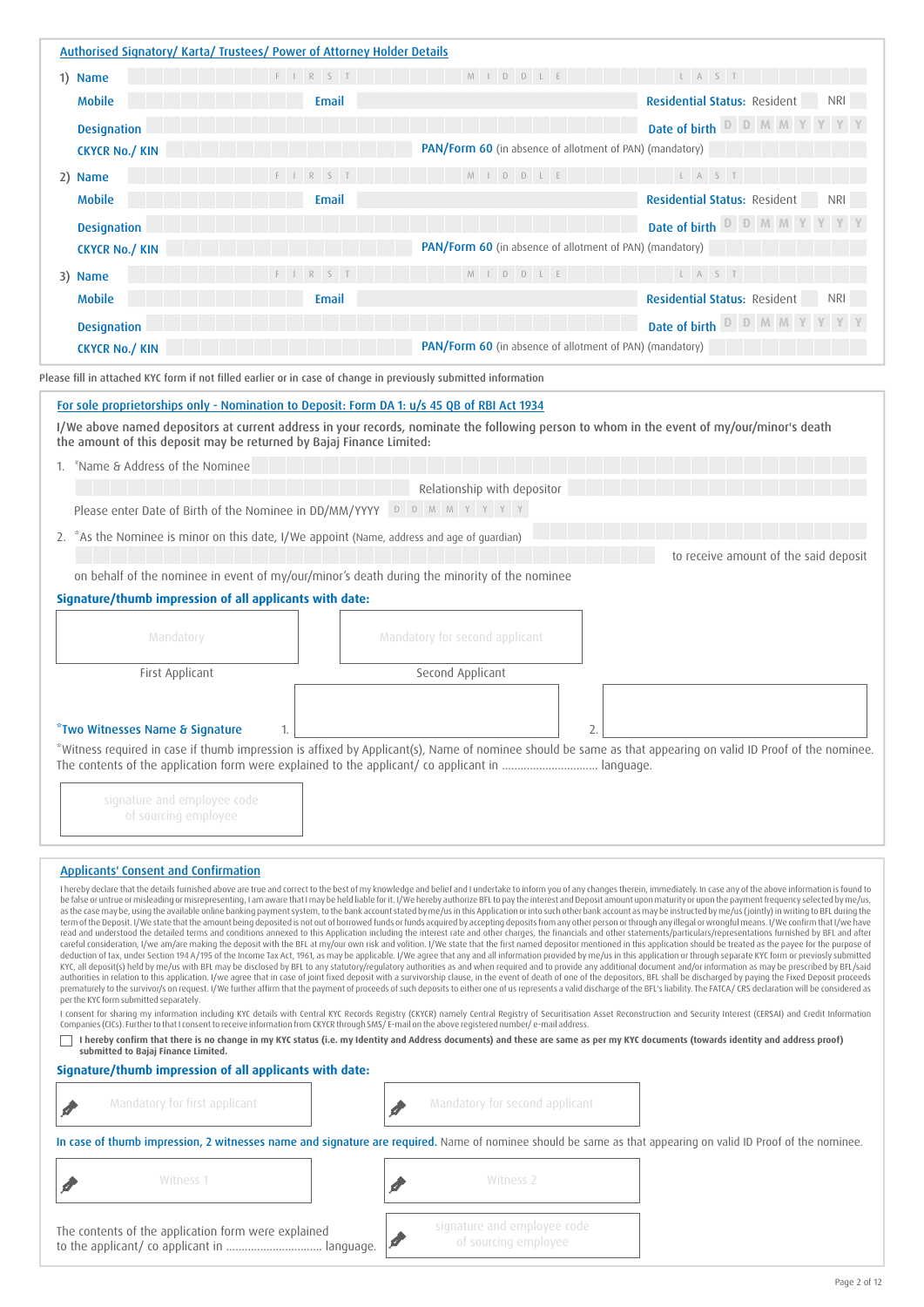# **1. ACCEPTANCE OF DEPOSITS:**<br>(1) Bajai Finance Limited (here

- (I) Bajaj Finance Limited (hereinafter referred to as the '**Company**'/'BFL') shall accept fixed deposit ("**Deposit**") at its sole
- and absolute discretion and subject to the terms and conditions contained herein.<br>(ii) The applicant agrees and acknowledges that the applicant (a) is 18 (eighteen) years of age; (b) is of sound mind; (c) can<br>understand, r the applicant is a minor, the Company may accept the Application provided the Application is signed by the natural or court<br>appointed guardians of the minor on behalf of the minor and upon submission of such documents as m the Company.
- (iii) The Company does not accept deposits from foreign nationals except Person of Indian Origin. The entities
- incorporated/registered/ constituted in India and carrying business in India are eligible for placing Deposit with BFL.<br>(iv) The Company shall accept Deposit subject to the minimum amount of deposit prescribed by the Compa
- the Deposit. No interest shall be payable by the Company in relation to such deposits. (v) Deposits shall not be accepted in cash.
- (vi) The applicant agrees to submit all documents and information as may be required by the Company in relation to the<br>Deposit, in such form and manner as may be prescribed by the Company in relation to the<br>(vii) The Compa
- 12M cumulative ROI applicable to the particular customer category at the time of application in case of cases in which<br>depositor has not been identified and cases put on hold due to any reason. The said amount will be refu
- Form.

# **2. JOINT DEPOSITS:**<br>(I) **Application** may

- (I) Application may be made in joint names subject to a maximum of two applicants. The Deposit will be opened in joint<br>names subject to the condition that all the applicants (a) sign the Application in their individual cap and other documents as specified by the Company and (c) meet the eligibility criteria specified by the Company. Mode of<br>Operation/Amount to be paid upon maturity will be pre-defined basis no. of joint holders (single holdi holders – anyone or survivor).
- (ii) All communications in relation to the Deposit will be addressed in the name of the first applicant appearing in the  $\odot$ Application.
- iii) All the payments in relation to the Deposit placed in joint names including interest and maturity proceeds, will be made in<br>the name of the first applicant in the Application including for the purpose of deduction of given by such first applicant in respect to any payments made by the Company will be binding on the other joint<br>applicant(s). The proceeds will be transferred to guardian, if the FD is opened in minor's name.

# **3.** FIXED DEPOSIT RECEIPTS

- Fixed Deposit Receipts ("**FDR**") will be couriered to the depositor(s) within a period of three weeks from the date of
- Deposit. (ii) In case of change in KYC documents/ status of any of the Applicant, the Applicant shall immediately inform BFL regarding
- the said change and submit the revised KYC documents/ updated status to BFL, failing which BFL shall not be held<br>responsible for any consequences, actions, claims, loss due to the said change in KYC.<br>(iii) Deposit(s) are n
- (iv) In the event of loss or destruction or mutilation of an FDR (for any reason) and upon request received by BFL, FDR will be reissued by BFL in lieu of lost FDR. Notwithstanding the re-issuance of FDR(s), the obligation of BFL is limited to the single<br>FDR only, against which the money has been received by BFL. Under all circumstances, mere re-issu if any, incurred in this connection will be borne by the depositor(s).

# **4. INTEREST:**

- (I) Individual applicants or primary applicants falling under special category of Senior citizens (i.e. persons more than 60 years of age, subject to provision of proof of age) will be eligible for additional interest at the rate of upto 0.25% p.a. on<br>Deposit amount of up to ₹5 (five) crore;<br>(ii) Rate of interest for bulk deposits for more than
- 
- (iii) Interest payable on a Deposit will be calculated from the date of receipt of the funds by the Company in relation to the Deposit. The dates for interest payments are as follows: a. In case of non-cumulative Deposits:
	- 1. Monthly interest payments: Last date of month
	-
- 2. Quarterly interest payments: 31st March, 30th June, 30th September and 31st December<br>3. Half yearly interest payments: 31st March and 30th September<br>4. Annual interest payments: 31st March
	-
	- b. In case of Cumulative Deposits: Date of maturity of the Deposit
- c. Interest calculation methodology 1. For the purpose of interest calculation, calendar year is taken to consist of 366 days in a leap year and 365 days in a non-leap year.
	- 2. E.g. FD of Rs. 10 lakhs booked on 15-Apr-2020 for Tenor 1 year @10% per annum
- Interest from 15-Apr-2020 till 31-12-2020, will be calculated as:10 lakhsx10%x261/366 days = Rs.71311 Interest from 01-Jan-2021 till 14-Apr-2021 will be calculated as:10lakhsx10%x104/365 days = Rs. 28493/-
	-
- d. Payment of maturity proceeds on holiday<br>1. If maturity falls on a banking holiday, then interest will be paid the next banking working day. The additional interest<br>1. for the time period will be calculated on maturity v
	- Finance would pay interest at the originally contracted rate for the Sunday / holiday / non-business working day,<br>intervening between the date of the expiry of the specified term of the deposit and the date of payment of t
- (iv) Once the applicant selects the Deposit scheme specified in the Application at the time of opening the Deposit i.e. the scheme, tenor and interest payout frequency, the application will not have the object of scheme. I
- cumulative deposit option but the interest payout frequency is not indicated in the Application, the Deposit will be treated<br>as placed under the annual interest payout frequency scheme.<br>(v) The interest will be paid throug favour of the first applicant in the Application, within 10 (ten) days of the receipt of intimation by the Company from its<br>bank about such rejection<br>(vi) Customer may be offered an additional interest rate on a case to
- the discretion of BFL management.
- (vii) For funds received by BFL on or after 01 December 2021, new rates will be applicable.

#### **5. NOMINATION:**

- (I) Nomination facility is available to the applicants. For availing the nomination facility, the applicant(s) is/are required to furnish the nominee details in this application form or applicant will be required to submit a duly filled 'Form DA 1' as prescribed by Reserve Bank of India. The "Form DA 1" is available in the branches of the Company & Company's website at<br>https://www.bajajfinserv.in/ fixedagreements-termsand-conditions (" **Website**"). Nomination made (ii) Upon request of the depositor(s), the Company will arrange to send forms for cancellation of nomination (Form DA 2) and
- 
- variation of nomination (Form DA 3). (iii) Where there is no nomination made by the depositor, either the Indian Court's order/ judgement/ decree will be obtained (as the case may be), directing BFL to pay the deposit to the legal heir.

# **6. PAYMENT AND RENEWAL OF DEPOSIT**<br>(1) Payments on account of interest and

- (I) Payments on account of interest and redemption of the Deposit, will be made in the bank account mentioned in the
- Application or such other bank account intimated by the deposit holder(s) (jointly, if applicable), in writing, to the Company from time to time or by way of cheque in favour of the first applicant appearing in the Applica
- cheque (in case of rejection of transfer by NEFT/ RTGS), to the bank account of the depositor mentioned in the Application.<br>(iii) In the event of death of the sole depositor and/or all the joint depositors, all payment(s) nomination by the sole depositor, the Deposit amount including interest thereon will be transferred to the legal heirs or<br>legal representatives of the deceased depositor(s), as the case may be, upon submission of Successio
- in the event of death of the depositor(s) would receive such amounts in trust for the legal heirs.<br>(iv) The depositor should submit a written request for renewal of the Deposit (or a portion thereof) so as to reach BFL atl

Company or sending by post/ courier to the Company or to the independent financial advisors or national distributors empaneled with the Company. No requests for renewal of Deposit shall be accepted post the above-mentioned period. Request for renewal should be accompanied by the Deposit application form duly filled in and signed by all the Deposit<br>holders. Renewal of Deposits will be subject to the rate of interest and other terms & conditions preva renewal. FDR of the existing deposit may not be required at the time of renewal of deposits as it stands null & void post its maturity date.

In case where the depositor has opted for renewal of deposit through this application form, however, wishes to cancel the renewal request, the depositor should submit a specific written request so as to reach the Company atleast 3 (three)<br>business days before maturity date of the Deposit. The written request can be submitted at nearest branch Company or sending by post/ courier to the Company or to the independent financial advisors or national distributors empaneled with the Company. No requests shall be accepted post the above-mentioned period.

## **7. PREMATURE WITHDRAWAL:**

(I) Premature withdrawal is permitted for either one or more deposit provided the FD has completed more than 3 months from the date of issuance. The death claims will be settled in accordance with the terms and conditions applicable to Fixed Deposit.

(II) A request form for premature withdrawal will have to be given by depositor(s)<br>(III) Deposits may be withdrawn prior to the date of maturity subject to the re

- (III) **Deposits may be withdrawn prior to the date of maturity subject to the regulations of the Reserve Bank of India in this regard. Please note that premature withdrawal of Deposit (including death cases) is subject to the following**
- **conditions: (a) Up to 3 (three) months from date of Deposit: Withdrawal of the Deposit is not permitted. However, in the**  event of death of a depositor, the Company may repay the Deposit prematurely (irrespective of the lock in<br>period) to the surviving depositor (which in the case of joint holders will be the first in the sequence of<br>applican of surviving depositor/s/nominee/legal heir, as the case may be, and only subject to submission of proof of<br>(b) dath and other requisite documents to the satisfaction of the Company.<br>(b) After 3 (three) months but before 6
	- is 2% lower than the rate specified for the period during which the deposit plan has run. In case no rate is<br>specified for the Deposit period, interest rate payable shall be 3% lower than the lowest rate being offered
- **by the Company.** d) Income tax wherever applicable and deducted at source and remitted to the applicable tax authority by the<br>Company on behalf of the depositor, before premature withdrawal of Deposit(s), shall not be refunded in **any circumstance whatsoever.**

#### **8. LOAN AGAINST PUBLIC DEPOSIT:**

'Loan against the public deposit' facility may be provided to depositors against the Deposit(s) placed with the Company,<br>subject to fulfilment by depositor(s) of the eligibility criteria and other conditions, as may be pre for such loan facility cannot exceed 75%.

# **9. OTHER TERMS**

- (I) **Income-tax, wherever applicable, will be deducted at source on the Deposit in accordance with Section 194-A of**  the Income Tax Act, 1961 except where appropriate Certificate/form as prescribed under the Income Tax Act, 1961<br>(refer to Form 15G/H enclosed with the deposit application form) is furnished to Company's registered office a least 2 (two) months prior to the due date of payment of interest. At present tax is deductible if the aggregate<br>amount of interest paid or payable during the financial year exceeds ₹ 5,000/- (Rupees five thousand only). I and BFL will not be responsible for the same. Applicant can also fill Form 15 G/H through Experia. However, if the<br>aggregate amount of interest paid or payable during the financial year exceeds ₹2,50,000 (Rupees two lacs tax will be deductible. In this respect the extant guidelines as amended from time to time will be applicable.<br>Form 15G/H submitted vide this application will be applicable for all the deposits made under this plan during
- fixed deposits, which may not be proportionate to interest income on specific fixed deposit. Wherever such adjustment is<br>carried out against cumulative fixed deposit, the interest reinvested is post TDS recovery. Therefore deduction till maturity.
- 
- iii) TDS is also deducted on unpaid interest accrued at the end of financial year viz. 31st March.<br>iv) When interest amount is insufficient to recover TDS, the same will be recovered from the principal of the deposit.<br>(v (fifteen) days. For all RTO (Return to Origin) cheque cases, the cheque will be held by the Company until the validity of the
- instrument, post which it will be destroyed without further notice to the applicant. (vi) In the event of death of any of the joint depositors, any modification in the names of the deposit holders appearing on the FDR and/or change in the bank account where interest and/or maturity proceeds are to be credited, shall be effected only
- upon submission of a notarized copy of the death certificate in the name of the deceased depositor along with appropriate instruction, to the Company, issued jointly by all the surviving deposit holder(s), in writing, to carry out such modifications.<br>(vii) The Company will send all communications to the deposit holder(s) in electronic form fr
- mentioned in the Application and through SMS on the registered mobile number. In case of failure in transmission of such<br>communication, the Company will send physical copy of such communication within 10 (ten) days of such transmission. (viii) Any change in the address, email ID, bank account etc., mentioned in the Application shall be effected by the Company
- 
- only on the basis of written instruction signed by all the concerned deposit holder(s).<br>(ix) The Company reserves the right to alter, amend or delete any or all the conditions stipulated above or to vary them in<br>special ca prematurely before the date of maturity.
- 
- (x) The accompanying advertisement inviting fixed deposits forms part of the Deposit Application form.<br>(xi) Disputes, if any, arising in connection with the Deposit, will be subject to the exclusive jurisdiction of Courts
- agents/ its business partners/its group companies"/its affiliates to send the Applicant any communication regarding<br>products/services offered by them using various communication channels, such as, telephone,<br>calls/SMS/bitl
- 

# **10. HOW TO APPLY**<br>(I) Applicant(s) are

- (I) Applicant(s) are requested to go through the terms and conditions as mentioned above. These terms and conditions form part of the Application.
- (ii) The attached deposit application form should be duly filled and signed by the applicant(s). The amount should be deposited only by online transfer or by a CTS compliant account payee cheque drawn in favour of 'Bajaj Finance Ltd. A/c<br>00070350006738' clearly stating the deposit amount alongwith the application number on the rear side o
- (iii) In case of investment through cheque, application form alongwith the cheque and required documents may be submitted with any of Company's branch or authorised distributors. For investment through NEFT/RTGS, please use the following details: Beneficiary Name: Bajaj Finance Ltd, Bank acc no.: ZBAJAJFD (numerical account number is replaced by CMS<br>Collection code – ZBAJAJFD), Account type: current account, Bank Name: IndusInd Bank Ltd, IFSC: INDB0000006, deposit or any of our affiliated partner websites or apps. For any investment queries or information about our affiliated partner websites, write to us at fd@bajajfinserv.in or call us For any investment<br>on +91 8698010101
- 
- iv) Introduction of all the applicants is compulsory. Such introduction may be by any one of the following methods:<br>(a) The applicant can also obtain introduction from any other fixed deposit holder with BFL. The said exis specimen signature in BFL records;
- (b) The applicant can also introduce himself/herself by producing original of any one of the documents (which contains)<br>he photograph of the applicant) mentioned in the list of Mandatory and Officially Valid Documents prov such document produced is required to be attached with the Application.

#### **11. IMPORTANT INFORMATION**

- (I) In the event of non-repayment of the Deposit or part thereof as per the terms and conditions of such Deposit, the<br>depositor may approach National Company Law Tribunal, Mumbai Bench at: 6th Floor, Fountain Telecom, Buil Mahatma Gandhi Road, Fort, Mumbai, Maharashtra 400001.
- ii) In case of any deficiency by the Company in servicing its Deposit, the depositor may approach the National Consumers<br>Disputes Redressal Forum, the State Level Consumers Disputes Redressal Forum or the District Level Co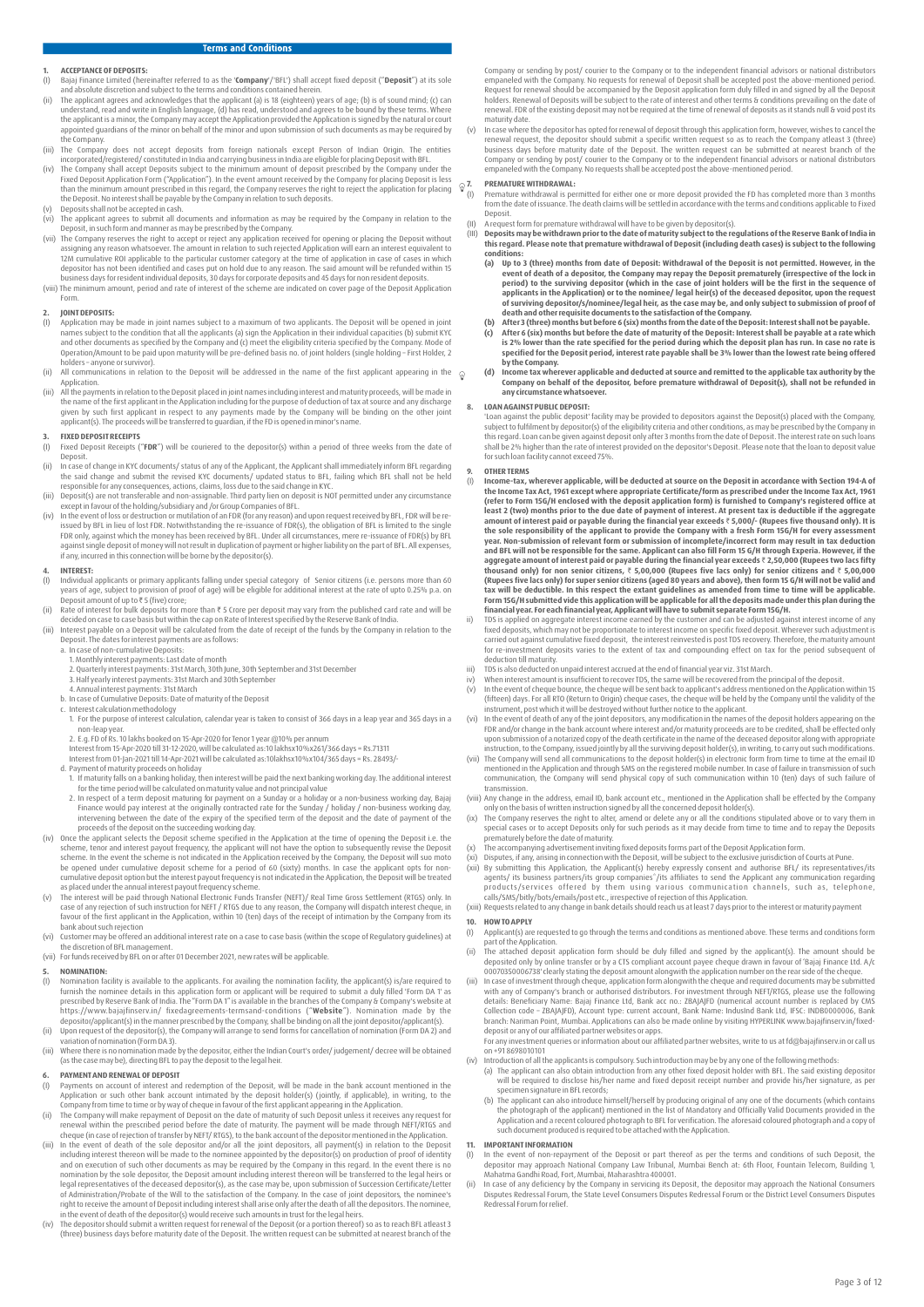# **BAJAJ FINANCE LIMITED** CIN-L65910MH1987PLC042961

Registered Office: Akurdi, Pune 411 035

Corporate Office: 4th Floor, Bajaj Finsery Corporate Office, Off Pune-Ahmednagar Road, Viman Nagar, Pune 411 014

FIXED DEPOSIT SCHEMES<br>
'FAAA/Stable' rating by CRISIL AND 'MAAA (Stable)' rating by ICRA.

The abovementioned ratings indicate highest degree of safety with regard to timely payment of interest and principal on the instrument.

## **Annualised rate of Interest per annum valid up to** `**5 Crores per deposit (w.e.f. December 01, 2021)**

| <b>Tenor in months</b> | <b>Cumulative</b> |                |           | <b>Non-Cumulative</b> |        |
|------------------------|-------------------|----------------|-----------|-----------------------|--------|
|                        |                   | <b>Monthly</b> | Quarterly | <b>Half Yearly</b>    | Annual |
| $12 - 23$              | 5.65%             | 5.51%          | 5.53%     | $5.57\%$              | 5.65%  |
| $24 - 35$              | 6.40%             | $6.22\%$       | 6.25%     | 6.30%                 | 6.40%  |
| $36 - 60$              | 6.80%             | 6.60%          | 6.63%     | 6.69%                 | 6.80%  |

T<sub>(I)</sub>

a) Minimum amount for opening a Fixed Deposit ("hereinafter referred as  $\overline{\phantom{a}}$ "**Deposit**") with BFL, is `25000/-.

b) For the locations mentioned in point M(2)below, the minimum amount for opening a Deposit) is `5000/-(not eligible for online investment).

- c) Individual depositor or primary depositor, falling under special category of Senior<br>citizens (i.e. persons more than 60 years of age, subject to provision of proof of<br>age) will be eligible for additional interest at the
- d) Rate of interest for Deposits for an amount more than ₹5 Crore per Deposit may
- vary from the published card rate and will be decided on case to case basis but<br>within the cap on Rate of Interest specified by the Reserve Bank of India.<br>e) In case of online application for Deposit through BFL online lin Subject to approval of Application by BFL, interest payable on a Deposit will be<br>calculated from (i) the date of application made through BFL portal and associate<br>partner portals, where payment gateway/payment aggregator e
- f) The Company will make repayment of Deposit on the date of maturity of such<br>Deposit unless it receives any request for renewal within the prescribed period<br>before the date of maturity. The payment will be made through N
- g) The request for renewal of the Deposit signed or consented by all the deposit<br>blens shall reach the Company either through physical application or through<br>BHC Online portal at least 3 business days before maturity date
- h) In case where the depositor(s) has opted for renewal of Deposit through Deposit<br>application form, however, wishes to cancel the renewal request, the application form, however, wishes to cancel the renewal request, the<br>depositor(s) should submit a specific written request so as to reach the Company<br>aleast 3 (three) business days prior to maturity date of the Deposit. Th

Particulars to be furnished as per the Non-Banking Financial Companies &<br>Miscellaneous/Non-Banking-Companies(Advertisement) Rules, 1977 as amended.<br>**A. Name of the Company: BAJAJ FINANCE LTD.** 

## **B. Date of Incorporation: 25th March, 1987**

**C. Profits/Dividends:**

Profits of the Company before and after making provisions for tax, for the three<br>financial years immediately preceding the date of the advertisement and the<br>dividends declared by the Company in respect of the said years.<br>

| <b>Financial Year</b> | <b>Profit (Standalone)</b> |                  | <b>Dividend</b> |
|-----------------------|----------------------------|------------------|-----------------|
| ended on              | <b>Before Tax</b>          | <b>After Tax</b> | 0/6             |
| 31.03.2019            | 6.035.30                   | 3.890.34         | 300             |
| 31.03.2020            | 6.808.13                   | 4.881.12         | 500             |
| 31.03.2021            | 5.362.88                   | 3.955.51         | 500             |

**D. Brief particulars of the management of the Company:** The Company is managed by the Managing Director, subject to the control and<br>supervision of the Board of Directors. The Managing Director is entrusted with<br>necessarypowersformanaging thebusiness.and.affairs.of.the.Company.

| E. Names, addresses and occupations of Directors: |                                                                                                                  |                   |  |  |
|---------------------------------------------------|------------------------------------------------------------------------------------------------------------------|-------------------|--|--|
| <b>NAME</b>                                       | <b>ADDRESS</b>                                                                                                   | <b>OCCUPATION</b> |  |  |
| Shri Sanjiv Bajaj<br>(Chairman)                   | Bajaj Vihar Colony, Mumbai-Pune Road,<br>Akurdi, Pune 411035.                                                    | Industrialist     |  |  |
| Shri Rajeev Jain<br>(Managing Director)           | D-2, Ivy Glen, Marigold Premises,<br>Kalyani Nagar, Pune 411014.                                                 | Service           |  |  |
| Shri Madhur Baiai<br>(Non-Executive Director)     | Bungalow No. 3, Bajaj Vihar Colony,<br>Mumbai-Pune Road, Akurdi,<br>Pune 411035.                                 | Industrialist     |  |  |
| Shri Rajiv Bajaj<br>(Non-Executive Director)      | 34/35, Yog Koregaon Park, Lane No. 2,<br>Pune 411001.                                                            | Industrialist     |  |  |
| Shri Dipak Poddar<br>(Independent Director)       | 171, Brij Kutir, Rungta Lane, Off Nepean<br>Sea Road, Mumbai 400026.                                             | Industrialist     |  |  |
| Shri Ranjan Sanghi<br>(Independent Director)      | Flat No. 21, Mistry Court, 4th Floor,<br>Dinshaw Vachha Road, Opp. CCI Club,                                     | <b>Business</b>   |  |  |
| Shri D J Balaji Rao<br>(Independent Director)     | Churchgate, Mumbai 400 020.<br>D-103 Adarsh Residency, 47th Cross,<br>8th Block, Jayanagar,<br>Bangalore 560082. | Professional      |  |  |

| <b>NAME</b>                                         | <b>ADDRESS</b>                                                                     | <b>OCCUPATION</b>        |
|-----------------------------------------------------|------------------------------------------------------------------------------------|--------------------------|
| Dr. Gita Piramal<br>(Independent Director)          | Piramal House, 61, Pochkhanwala Road,<br>Worli, Mumbai 400025.                     | <b>Business</b>          |
| Dr. Naushad Forbes<br>(Independent Director)        | 74 Koregaon Park, Lane No. 3,<br>Pune 411001                                       | <b>Business</b>          |
| Shri Anami Narayan<br>Rov<br>(Independent Director) | 62 Sagar Tarang, Khan Abdul Gaffar<br>Khan Road, Worli Sea Face,<br>Mumbai 400030. | Retired Civil<br>Servant |
| Shri Pramit Jhaveri<br>(Independent Director)       | 21C Woodlands Peddar Road.<br>Mumbai - 400 026                                     | <b>Business</b>          |

#### **F. Summarised Financial Position of the Company (standalone) as appearing in the two latest audited balance sheets:**  $(\tilde{\tau}$ in Crore)

|                                                                          | $\Delta s$ at<br>31 March 2021 | As at<br>31 March 2020 |
|--------------------------------------------------------------------------|--------------------------------|------------------------|
| <b>ASSETS</b>                                                            |                                |                        |
| <b>Financial assets</b>                                                  |                                |                        |
| Cash and cash equivalents                                                | 1.383.63                       | 674.53                 |
| Bank balances other than cash and cash<br>equivalents                    | 2.13                           | 4.83                   |
| Derivative financial instruments                                         | 0.00                           | 171.76                 |
| Trade receivables                                                        | 720.10                         | 867.18                 |
| Loans                                                                    | 1,13,089.94                    | 1,13,417.08            |
| Investments                                                              | 20,169.12                      | 20,138.98              |
| Other financial assets                                                   | 487.33                         | 349.51                 |
| <b>Total financial assets</b>                                            | 1,35,852.25                    | 1,35,623.87            |
| <b>Non-financial assets</b>                                              |                                |                        |
| Current tax assets (net)                                                 | 155.07                         | 204.57                 |
| Deferred tax assets (net)                                                | 919.21                         | 847.61                 |
| Property, plant and equipment                                            | 972.44                         | 1,016.16               |
| Capital work-in-progress                                                 | 7.07                           | 0.00                   |
| Intangible assets under development<br>Intangible assets                 | 43.99<br>254.76                | 0.00<br>211.98         |
| Other non-financial assets                                               | 134.10                         | 99.38                  |
| <b>Total non-financial assets</b>                                        | 2,486.64                       | 2,379.70               |
| <b>Total assets</b>                                                      | 1,38,338.89                    | 1,38,003.57            |
|                                                                          |                                |                        |
| <b>LIABILITIES AND EQUITY</b><br><b>Liabilities</b>                      |                                |                        |
| <b>Financial liabilities</b>                                             |                                |                        |
| Derivative financial instruments                                         | 137.87                         |                        |
| Payables                                                                 |                                |                        |
| Trade payables                                                           |                                |                        |
| -Total outstanding dues of micro enterprises                             | 0.27                           | 0.30                   |
| and small enterprises<br>-Total outstanding dues of creditors other than | 676.62                         | 636.76                 |
| micro enterprises and small enterprises                                  |                                |                        |
| Other payables                                                           |                                |                        |
| -Total outstanding dues of micro enterprises                             |                                |                        |
| and small enterprises                                                    |                                |                        |
| -Total outstanding dues of creditors other than                          | 191.08                         | 179.46                 |
| micro enterprises and small enterprises                                  |                                |                        |
| Debt securities                                                          | 43,071.71                      | 41,713.77              |
| Borrowings (other than debt securities)                                  | 27,092.09                      | 36,923.32              |
| Deposits                                                                 | 25.803.43                      | 21.427.10              |
| Subordinated debts<br>Other financial liabilities                        | 3,898.61                       | 4,141.75               |
|                                                                          | 743.65                         | 669.90                 |
| <b>Total financial liabilities</b>                                       | 101,615.33                     | 105,692.36             |
| <b>Non-financial liabilities</b>                                         |                                |                        |
| Current tax liabilities (net)                                            | 172.78                         | 52.10                  |
| Provisions                                                               | 136.56                         | 78.87                  |
| Other non-financial liabilities                                          | 475.48                         | 367.03                 |
| <b>Total non-financial liabilities</b>                                   | 784.82                         | 498.00                 |
| Equity                                                                   |                                |                        |
| Equity share capital                                                     | 120.32                         | 119.99                 |
| Other equity                                                             | 35,818.42                      | 31,693.22              |
| <b>Total assets</b>                                                      | 35,938.74                      | 31,813.21              |
| <b>Total liabilities and equity</b>                                      | 1,38,338.89                    | 1,38,003.57            |
| <b>Contingent Liabilities (Standalone)</b>                               |                                |                        |
| <b>Particulars</b>                                                       | As at                          | As at                  |
|                                                                          | 31 March 2021                  | 31 March 2020          |
| Disputed claims against the Company not                                  | 51.98                          | 44.18                  |
| acknowledged as debts                                                    |                                |                        |

| <b>Particulars</b>                     | As at<br>31 March 2021 | As at<br>31 March 2020 |
|----------------------------------------|------------------------|------------------------|
| - On penal interest/ charges           | 237.25                 | 223.15                 |
| - On others                            | 6.47                   | 6.22                   |
| Income tax matters:                    |                        |                        |
| - Appeals by the Company               | 0.00                   | 0.32                   |
| - Appeals by the Income tax department | 0.28                   | 0.24                   |

**G. a) Amount which the Company can raise by way of Deposits as per Non Banking Financial Companies Acceptance of Public Deposits (Reserve Bank) Directions, 2016:** `**49,257.75 Crore**

 **b) The aggregate of deposits actually held as on 31.03.2021:** `**25,803.43 Crore**

**H.** The aggregate dues from the facilities, both fund and non-fund based, extended to, the Director/Company are holding substantial interest are ₹ 52.55 Crore (Bajaj Housing Fincetor/Company are holding substantial inter

**J**. The Company declares as under:

 i) The Company has complied with the provisions of the directions applicable to it. ii) The compliance with the directions does not imply that the repayment of Deposits is guaranteed by the Reserve Bank of India.

- iii) The deposits accepted by the Company are unsecured and rank pari passu with other unsecured liabilities.
- 

iv) The deposits solicited<br>by the Company are otinsued.<br>  $\gamma$  The Financial position of the Company as disclosed and the representations made in<br>
the deposit application form are true and correct. The Company and its Boar

the Reserve Bank of India in this regard. Please note that premature withdrawal of Deposit (including death cases) is subject to the following conditions:

a) Upto 3 months from date of deposit: Withdrawal is not permitted b) After 3 months but before 6 months: Interest shall not be payable

c) After 6 months but before the date of maturity: The rate of interest shall be 2%<br>lower than the rate specified for the period during which the scheme has un. In<br>case of no rate being specified for the deposit period, in

1. Buisness carried on by the Compay and its branches:<br>
Providing consumer finance canging from vehicle loans, consumer durable<br>
financing, personal loans, loan against property, Home Loans, consumer durable<br>
equipment fin Raichur, Raipur, Raiphmundry, Raipurunagar, Raikot, Raipnandangano, Raipura, Ranaghat, Ranchi, Ratham, Ratnagiri, Rewa, Rohtak, Ropar, Rourkela, Salem, Sangli, Surencha, Selen, Sangli, Surencha, Surencha, Surencha, Surench

2. Locations where minimum deposit size is  $\bar{\tau}$  5000 (not eligible for online investment) a) Gujarat – Bujetha, Kahanva, Khaparwada, Nandarkha, Sunevkalla, Amadpore,<br>Asarma, Darapura, Dungri, Godavadi, Harangam, Kotambi, Sarvani, Vanskui, Balda,<br>Bhathi Karambeli, jitali, Umra, Barkal, Bhatlai, Kanyasi, Pardi Za

 b) Maharashtra - Baragaon Pimpri, Kharde, Manjrod, Jatoda, Mehergaon, Somthane, Odha, War, Shaha, Bhatane Javkheda, Lamkani, Chinchkhede, Shewade, Gondur, Dodi Bk, Raypur, Bhatpure, Warud MH, Dighawe, Vadjai, Indawe, Vinchur, Devbhane, Deur Budruk, Pandhurli 3. Business carried on by the subsidiaries of the Company:

| utir, Rungta Lane, Off Nepean<br>. Mumbai 400026.                                 | Industrialist | Disputed claims against the Company not<br>acknowledged as debts | 51.98        | 44.18        | Sr.<br>No. | Name of subsidiary                    | <b>Address of</b><br>reaistered office                              | <b>Activity</b>                                |
|-----------------------------------------------------------------------------------|---------------|------------------------------------------------------------------|--------------|--------------|------------|---------------------------------------|---------------------------------------------------------------------|------------------------------------------------|
| 1, Mistry Court, 4th Floor,<br>Vachha Road, Opp, CCI Club,<br>te. Mumbai 400 020. | Business      | VAT matters under appeal<br>ESI matters under appeal             | 4.29<br>5.14 | 4.39<br>5.14 |            | Baiai Housing Finance<br>Limited      | Baiai Auto Ltd complex.<br>Mumbai-Pune Road, Akurdi,<br>Pune 411035 | Housing Finance<br><b>Business</b>             |
| arsh Residency, 47th Cross,<br>, Jayanagar,<br>360082.                            | Professional  | Service tax matters under appeal<br>- On interest subsidy        | 1.905.44     | 1.971.65     |            | Baiai Financial<br>Securities Limited | Baiai Auto Ltd complex.<br>Mumbai-Pune Road, Akurdi,<br>Pune 411035 | Stock broking<br>and depository<br>participant |

The above text of advertisement has been issued on the authority and in the name of the Board of Directors and has been approved by the Board of Directors at its Meeting held on 20 July 2021 and copy of the same signed by

By order of the Board of Directors

for Bajaj Finance Limited

Rajeev Jain, Managing Director DIN: 01550158

Pune 26 November 2021

HOWTO INVEST:<br>Applications can be made online by visiting www.bajajfinserv.in/fixed-deposit or Bajaj Finance branches or any of our affiliated partner websites or apps or difices. The amount should be eleposited only by ne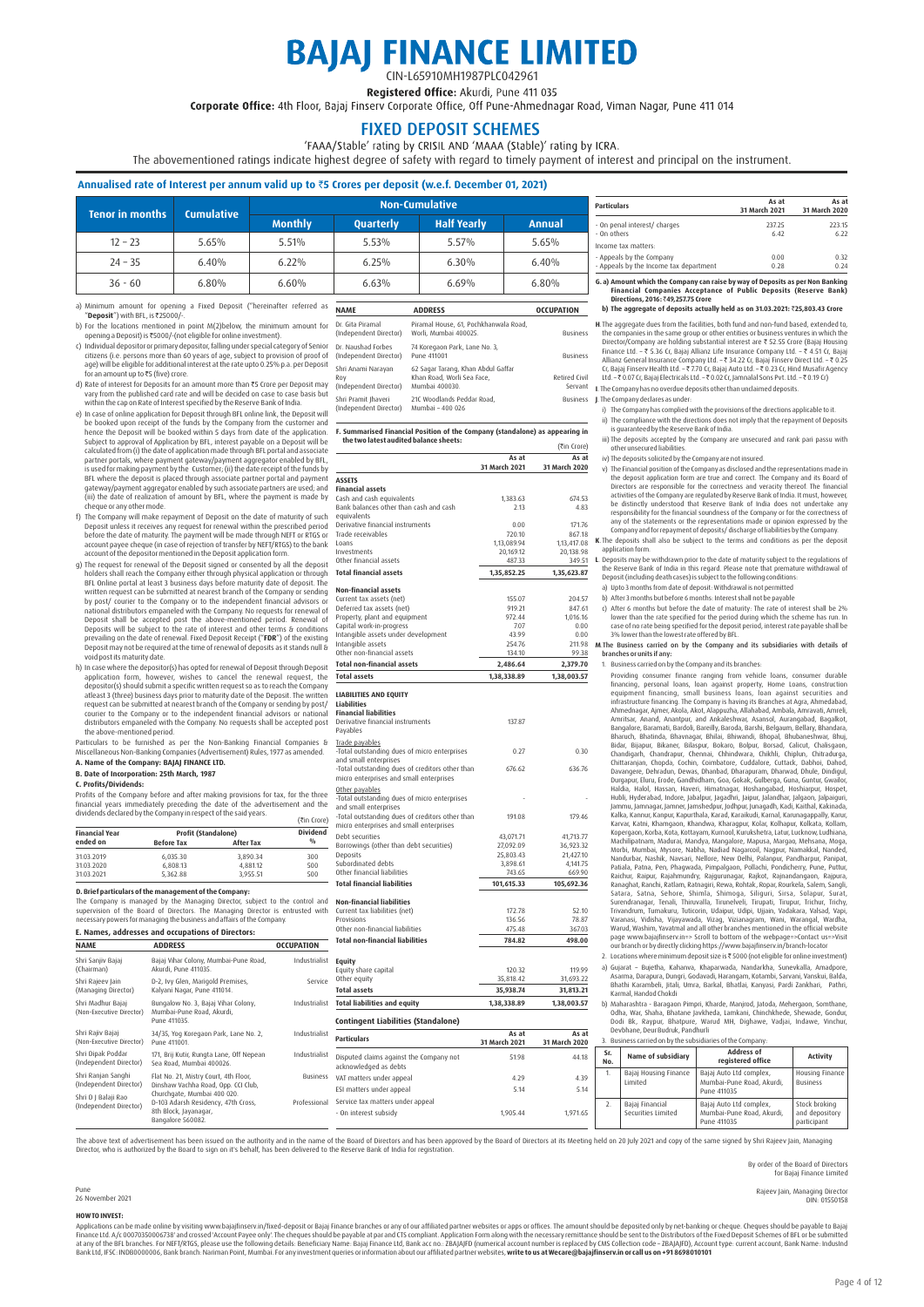|           | <b>Application Form No.:</b>                                                                                                                                                                                                                                                                                                                                                                                                                                                          |                                                                                                                                                                                             |                                    |              |                                |                                                                                                                                                                             |
|-----------|---------------------------------------------------------------------------------------------------------------------------------------------------------------------------------------------------------------------------------------------------------------------------------------------------------------------------------------------------------------------------------------------------------------------------------------------------------------------------------------|---------------------------------------------------------------------------------------------------------------------------------------------------------------------------------------------|------------------------------------|--------------|--------------------------------|-----------------------------------------------------------------------------------------------------------------------------------------------------------------------------|
|           | FATCA/CRS Details for non-Individual Applicants (mandatory)                                                                                                                                                                                                                                                                                                                                                                                                                           |                                                                                                                                                                                             |                                    |              |                                |                                                                                                                                                                             |
|           | Name of the entity $\frac{1}{2}$ = $\frac{1}{2}$ = $\frac{1}{2}$ = $\frac{1}{2}$ = $\frac{1}{2}$ = $\frac{1}{2}$ = $\frac{1}{2}$ = $\frac{1}{2}$                                                                                                                                                                                                                                                                                                                                      |                                                                                                                                                                                             |                                    |              |                                |                                                                                                                                                                             |
|           | Type of address given at KYC: Residential or Business                                                                                                                                                                                                                                                                                                                                                                                                                                 | Residential                                                                                                                                                                                 | Business                           |              | Registered Office              |                                                                                                                                                                             |
|           | Note: "Address of tax residence would be taken as available in KRA (KYC Registration Agency) database.<br>In case of any change, please approach KRA & notify the changes"                                                                                                                                                                                                                                                                                                            |                                                                                                                                                                                             |                                    |              |                                |                                                                                                                                                                             |
|           | PAN                                                                                                                                                                                                                                                                                                                                                                                                                                                                                   |                                                                                                                                                                                             |                                    |              |                                | Date of incorporation: _______________________________                                                                                                                      |
|           |                                                                                                                                                                                                                                                                                                                                                                                                                                                                                       |                                                                                                                                                                                             |                                    |              |                                |                                                                                                                                                                             |
|           | Entity Constitution Type: Partnership Firm<br>AOP/BOI<br><b>HUF</b><br>Society<br>Liquidator<br>Trust<br>Artificial Juridical Person<br>Limited Liability Partnership                                                                                                                                                                                                                                                                                                                 |                                                                                                                                                                                             |                                    |              |                                |                                                                                                                                                                             |
|           | Please tick the applicable tax resident declaration -                                                                                                                                                                                                                                                                                                                                                                                                                                 |                                                                                                                                                                                             |                                    |              |                                |                                                                                                                                                                             |
|           | Is "Entity" a tax resident of any country other than India?                                                                                                                                                                                                                                                                                                                                                                                                                           | Yes                                                                                                                                                                                         | No                                 |              |                                |                                                                                                                                                                             |
|           | declaration on the next page                                                                                                                                                                                                                                                                                                                                                                                                                                                          |                                                                                                                                                                                             |                                    |              |                                | If 'yes', please fill below details for all countries (other than India) in which the entity is a resident for tax purposes as well as Ultimate Beneficiary Ownership (UBO) |
|           | Country of tax residency                                                                                                                                                                                                                                                                                                                                                                                                                                                              | Tax Identification number or functional equivalent                                                                                                                                          |                                    |              |                                | Identification type (TIN or other, please specify)*                                                                                                                         |
|           |                                                                                                                                                                                                                                                                                                                                                                                                                                                                                       |                                                                                                                                                                                             |                                    |              |                                |                                                                                                                                                                             |
|           |                                                                                                                                                                                                                                                                                                                                                                                                                                                                                       |                                                                                                                                                                                             |                                    |              |                                |                                                                                                                                                                             |
|           | "If TIN is not available please tick reason A, B or C<br>Reason A - The country where applicant is liable to pay taxes does not issue Tax Identification number to its residents<br>Reason B - No TIN required (Select this only if the authorities of the respective country of tax residence do not require TIN to be collected)<br>Reason C - Any other reason<br>In case the Entity's Country of Incorporation / Tax residence is U.S. but Entity is not a Specified U.S. Person, |                                                                                                                                                                                             | <b>FATCA &amp; CRS Declaration</b> |              |                                |                                                                                                                                                                             |
|           | In case the Entity Country of Incorporation/Tax residence is US but entity is not specified US person mention entity exemption code                                                                                                                                                                                                                                                                                                                                                   |                                                                                                                                                                                             |                                    |              |                                | (Please consult your professional tax advisor for further guidance on FATCA & CRS classification)                                                                           |
|           |                                                                                                                                                                                                                                                                                                                                                                                                                                                                                       |                                                                                                                                                                                             |                                    |              |                                | Entity exemption code are provided below in table which can be enclosed with application form for ease of customer to mention the exemption code same.                      |
| Code<br>А | Sub category<br>An organization exempt from tax under section 501(a) or any individual retirement plan                                                                                                                                                                                                                                                                                                                                                                                |                                                                                                                                                                                             |                                    | Code<br>G    | A real estate investment trust | Sub category                                                                                                                                                                |
|           | as defined in section 7701(a)(37)                                                                                                                                                                                                                                                                                                                                                                                                                                                     |                                                                                                                                                                                             |                                    | $\mathsf H$  |                                | A regulated investment company as defined in section 851 or an entity registered at all                                                                                     |
| B<br>C    | The United States or any of its agencies or instrumentalities<br>A state, the District of Columbia, a possession of the United States, or any of their political                                                                                                                                                                                                                                                                                                                      |                                                                                                                                                                                             |                                    | $\mathbf{I}$ |                                | times during the tax year under the Investment Company Act of 1940<br>A common trust fund as defined in section 584(a)                                                      |
| D         | subdivisions or instrumentalities<br>A bank as defined in section 581<br>J<br>A corporation the stock of which is regularly traded on one or more established securities                                                                                                                                                                                                                                                                                                              |                                                                                                                                                                                             |                                    |              |                                |                                                                                                                                                                             |
|           | markets, as described in Reg. section 1.1472-1(c)(1)(i)                                                                                                                                                                                                                                                                                                                                                                                                                               | К<br>A broker<br>A trust exempt from tax under section 664 or described in section 4947(a)(1)<br>L<br>A corporation that is a member of the same expanded affiliated group as a corporation |                                    |              |                                |                                                                                                                                                                             |
| E         | described in Req. section $1.1472 - 1(c)(1)(i)$                                                                                                                                                                                                                                                                                                                                                                                                                                       |                                                                                                                                                                                             |                                    | M            |                                | A tax exempt trust under a section 403(b) plan or section 457(g) plan                                                                                                       |
| F         | A dealer in securities, commodities, or derivative financial instruments (including notional<br>principal contracts, futures, forwards, and options) that is registered as such under the<br>laws of the United States or any state                                                                                                                                                                                                                                                   |                                                                                                                                                                                             |                                    |              |                                |                                                                                                                                                                             |
|           | PART A [to be filled by Financial Institutions or Direct Reporting Non-Financial Entities (NFEs)]                                                                                                                                                                                                                                                                                                                                                                                     |                                                                                                                                                                                             |                                    |              |                                |                                                                                                                                                                             |
| We are a: |                                                                                                                                                                                                                                                                                                                                                                                                                                                                                       |                                                                                                                                                                                             |                                    |              |                                |                                                                                                                                                                             |
| 0R        | Financial institution                                                                                                                                                                                                                                                                                                                                                                                                                                                                 |                                                                                                                                                                                             | GIN is applied but not yet issued  |              |                                |                                                                                                                                                                             |
|           | Direct reporting NFE                                                                                                                                                                                                                                                                                                                                                                                                                                                                  |                                                                                                                                                                                             |                                    |              |                                | Note: If you do not have a GIIN but you are sponsored by another entity,<br>please provide your sponsor's GIIN above and indicate your sponsor's name below                 |
|           |                                                                                                                                                                                                                                                                                                                                                                                                                                                                                       |                                                                                                                                                                                             |                                    |              |                                |                                                                                                                                                                             |
|           | If GIIN not available and If the entity is a financial institution(tick whichever is applicable): Not required to apply for                                                                                                                                                                                                                                                                                                                                                           |                                                                                                                                                                                             |                                    |              |                                | Not obtained - Non-participating FI                                                                                                                                         |
|           | PART B (please fill any one as appropriate "to be filled by NFEs other than Direct Reporting NFEs")                                                                                                                                                                                                                                                                                                                                                                                   |                                                                                                                                                                                             |                                    |              |                                |                                                                                                                                                                             |
| 1.        | Is the Entity an active NFE                                                                                                                                                                                                                                                                                                                                                                                                                                                           |                                                                                                                                                                                             | Yes                                |              |                                | (If yes, please fill UBO declaration in the next section.) No                                                                                                               |
| 2.        | Is the Entity a passive NFE                                                                                                                                                                                                                                                                                                                                                                                                                                                           |                                                                                                                                                                                             | Yes                                |              |                                | (If yes, please fill UBO declaration in the next section.) No                                                                                                               |
|           |                                                                                                                                                                                                                                                                                                                                                                                                                                                                                       |                                                                                                                                                                                             |                                    |              |                                |                                                                                                                                                                             |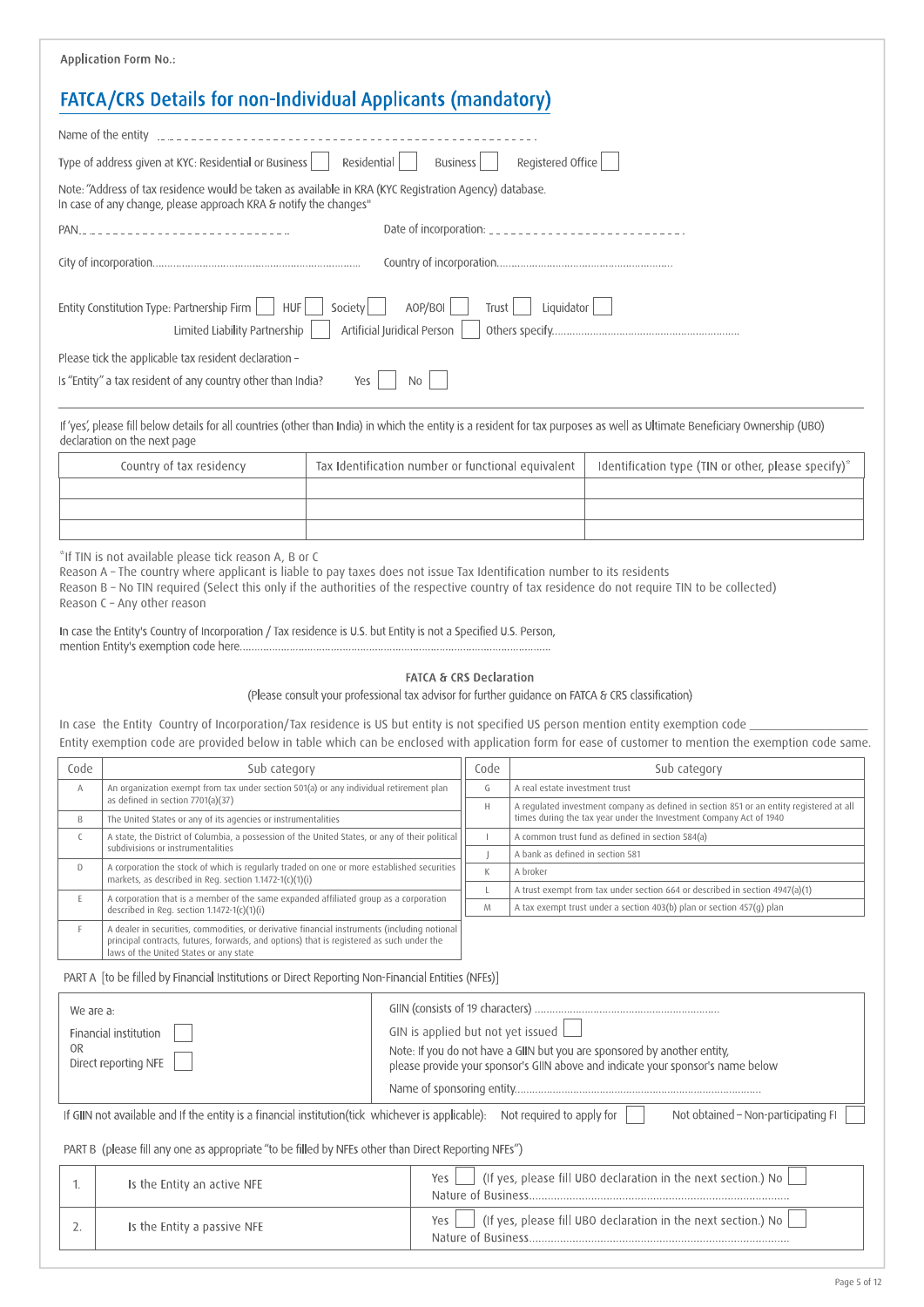| Ultimate Beneficiary Ownership (UBO) declaration (to be filled by a non-individual tax resident of any country other than India) |
|----------------------------------------------------------------------------------------------------------------------------------|
| Name of the entity decreases are contained and the material contact the new Mame of the entity decreases are n                   |
| Entity Constitution Type: Partnership Firm $\Box$ HUF Society AOP/BOI Trust Liquidator $\Box$                                    |
|                                                                                                                                  |

Please list below the details of controlling person(s), confirming ALL countries of tax residency / permanent residency / citizenship and ALL Tax Identification Numbers for EACH controlling person(s):

|    | Name of Beneficial owner / Controlling         | Tax ID Type (TIN or Other, please                         | Address - Include State, Country, PIN / ZIP Code &<br>Contact Details: |
|----|------------------------------------------------|-----------------------------------------------------------|------------------------------------------------------------------------|
|    |                                                | Beneficial Interest %                                     |                                                                        |
|    | Tax ID No. - Or functional equivalent for each | Address type: Residential   Business<br>Registered Office |                                                                        |
| 2. | Name of Beneficial owner / Controlling         | Tax ID Type (TIN or Other, please                         | Address - Include State, Country, PIN / ZIP Code &<br>Contact Details: |
|    |                                                | Beneficial Interest %                                     |                                                                        |
|    | Tax ID No. - Or functional equivalent for each | Address type: Residential   Business<br>Registered Office |                                                                        |
| 3. | Name of Beneficial owner / Controlling         | Tax ID Type (TIN or Other, please                         | Address - Include State, Country, PIN / ZIP Code &<br>Contact Details: |
|    |                                                | Beneficial Interest %                                     |                                                                        |
|    | Tax ID No. - Or functional equivalent for each | Address type: Residential   Business<br>Registered Office |                                                                        |

If passive NFE, please provide below additional details

(to be filled by controlling persons with tax residency / permanent residency / citizenship / Green Card in any country other than India):

|    | PAN, Passport, Election ID, Govt. ID, Driving Licence,<br>Tax ID No. - Or functional equivalent for each | Occupation Type - Service, Business,<br>Others<br>Nationality<br>Father's Name | Date of birth<br>Gender: Male     Female  <br>Other I |
|----|----------------------------------------------------------------------------------------------------------|--------------------------------------------------------------------------------|-------------------------------------------------------|
| 2. | PAN, Passport, Election ID, Govt. ID, Driving Licence,<br>Tax ID No. - Or functional equivalent for each | Occupation Type - Service, Business,<br>Others<br>Nationality<br>Father's Name | Date of birth<br>Gender: Male   Female<br>Other I     |
| 3. | PAN, Passport, Election ID, Govt. ID, Driving Licence,<br>Tax ID No. - Or functional equivalent for each | Occupation Type - Service, Business,<br>Nationality<br>Father's Name           | Date of birth<br>Gender: Male     Female  <br>0ther   |

Certification:

I/We have understood the information requirements of this Form (read along with the FATCA & CRS Instructions) and hereby confirm that the information provided by me / us on this Form is true, correct, and complete. I / We also confirm that I / We have read and understood the FATCA & CRS Terms and Conditions below and hereby accept the same.

## Declaration:

I/ we understand that my/our purchase from the Company may create legal, tax or other financial/ reporting obligations for me/us under the laws of the country of which I/we hold citizenship or reside in. I/we shall be solely responsible for undertaking and fulfilling any obligations that I/we may have under the laws of such country/ies and shall not hold the Company liable under any circumstance in the event of a default on my/our part in fulfilling the said obligations. I/ We agree that, as may be required by domestic regulators/ tax authorities the Company may also be required to report, reportable details to CBDT or close or suspend my/ our applications/ contracts.

| Signature of first Authorised Signatory/ |
|------------------------------------------|
| PoA holder/ Karta/ Trustee               |

Signature of second Authorised Signatory/ PoA holder/ Karta/ Trustee

Seal of applicant entity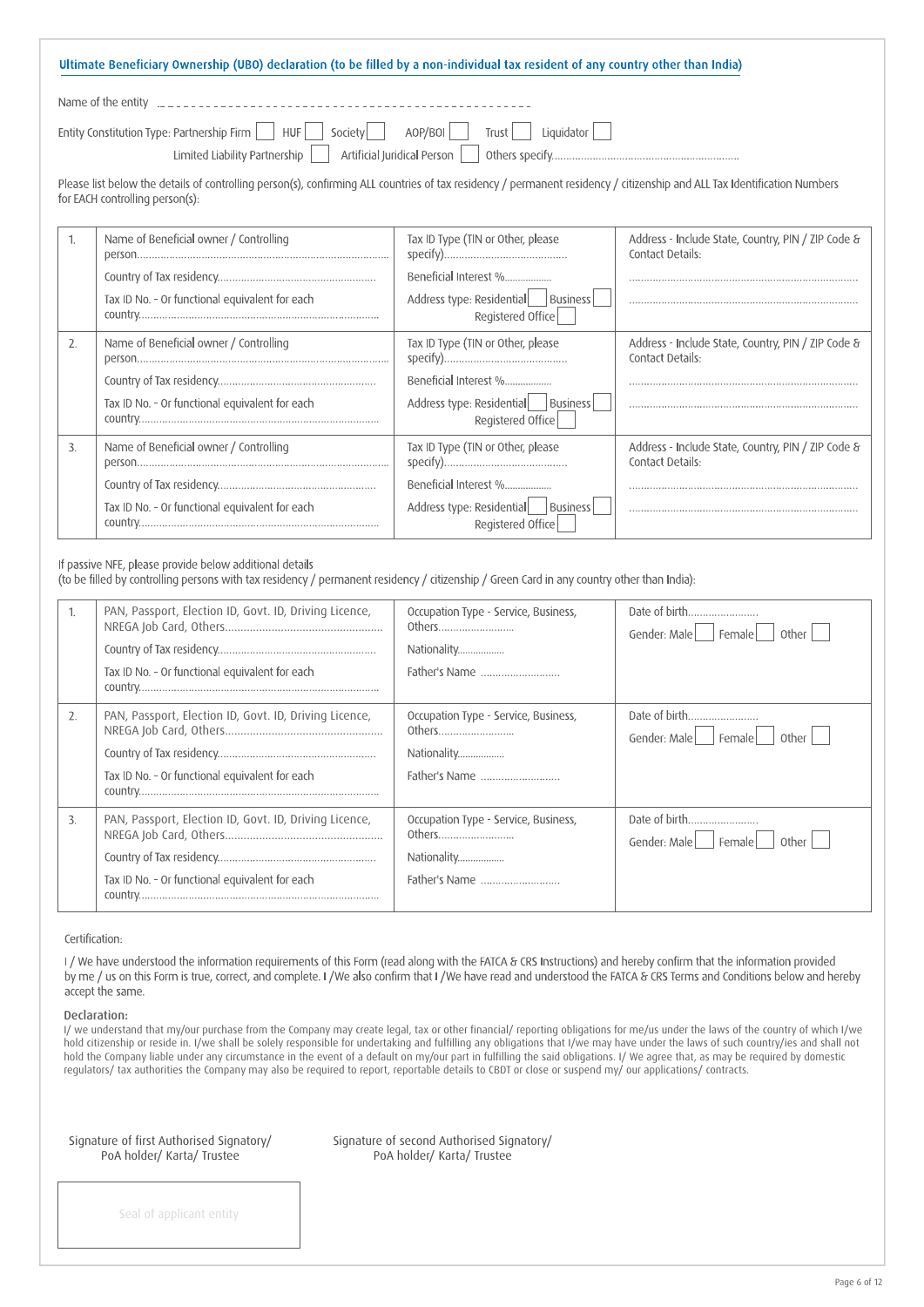| Customer ID:<br>[See section 197A(1), 197A(1A) and rule 29C]<br><b>Application Form No.:</b><br>Declaration under section 197A (1) and section 197A(1A) to be made by an individual or a person<br>(not being a company or firm) claiming certain incomes without deduction of tax.<br>PART I<br>3. Status (tick whichever applicable): HUF<br>4. Previous year (P.Y.) (for which declaration is being made): 20___ - 20___<br>5. Residential Status (tick whichever applicable): Indian/Other 6. Complete address including PIN code:<br>10. Estimated income for which this declaration is made<br>11. Estimated total income of the P.Y. in which income mentioned in column 10 to be included<br>13. Details of income for which the declaration is filed<br>Identification number of relevant investment/account, etc.8<br>Nature of income<br>Section under which tax is deductible<br>Amount of income<br>Sr. no.<br><b>Fixed Deposit Interest</b><br>$\mathbf{1}$<br>194 A<br>Fixed Deposit Interest<br>$\overline{2}$<br>194 A<br>Fixed Deposit Interest<br>3<br>194 A<br>Fixed Deposit Interest<br>$\overline{4}$<br>194 A<br>14. Declaration/Verification |                           |                |  |
|----------------------------------------------------------------------------------------------------------------------------------------------------------------------------------------------------------------------------------------------------------------------------------------------------------------------------------------------------------------------------------------------------------------------------------------------------------------------------------------------------------------------------------------------------------------------------------------------------------------------------------------------------------------------------------------------------------------------------------------------------------------------------------------------------------------------------------------------------------------------------------------------------------------------------------------------------------------------------------------------------------------------------------------------------------------------------------------------------------------------------------------------------------------------|---------------------------|----------------|--|
|                                                                                                                                                                                                                                                                                                                                                                                                                                                                                                                                                                                                                                                                                                                                                                                                                                                                                                                                                                                                                                                                                                                                                                      |                           | 'FORM NO. 15G' |  |
|                                                                                                                                                                                                                                                                                                                                                                                                                                                                                                                                                                                                                                                                                                                                                                                                                                                                                                                                                                                                                                                                                                                                                                      |                           |                |  |
|                                                                                                                                                                                                                                                                                                                                                                                                                                                                                                                                                                                                                                                                                                                                                                                                                                                                                                                                                                                                                                                                                                                                                                      |                           |                |  |
|                                                                                                                                                                                                                                                                                                                                                                                                                                                                                                                                                                                                                                                                                                                                                                                                                                                                                                                                                                                                                                                                                                                                                                      |                           |                |  |
|                                                                                                                                                                                                                                                                                                                                                                                                                                                                                                                                                                                                                                                                                                                                                                                                                                                                                                                                                                                                                                                                                                                                                                      |                           |                |  |
|                                                                                                                                                                                                                                                                                                                                                                                                                                                                                                                                                                                                                                                                                                                                                                                                                                                                                                                                                                                                                                                                                                                                                                      |                           |                |  |
|                                                                                                                                                                                                                                                                                                                                                                                                                                                                                                                                                                                                                                                                                                                                                                                                                                                                                                                                                                                                                                                                                                                                                                      |                           |                |  |
|                                                                                                                                                                                                                                                                                                                                                                                                                                                                                                                                                                                                                                                                                                                                                                                                                                                                                                                                                                                                                                                                                                                                                                      |                           |                |  |
|                                                                                                                                                                                                                                                                                                                                                                                                                                                                                                                                                                                                                                                                                                                                                                                                                                                                                                                                                                                                                                                                                                                                                                      |                           |                |  |
|                                                                                                                                                                                                                                                                                                                                                                                                                                                                                                                                                                                                                                                                                                                                                                                                                                                                                                                                                                                                                                                                                                                                                                      |                           |                |  |
|                                                                                                                                                                                                                                                                                                                                                                                                                                                                                                                                                                                                                                                                                                                                                                                                                                                                                                                                                                                                                                                                                                                                                                      |                           |                |  |
|                                                                                                                                                                                                                                                                                                                                                                                                                                                                                                                                                                                                                                                                                                                                                                                                                                                                                                                                                                                                                                                                                                                                                                      |                           |                |  |
|                                                                                                                                                                                                                                                                                                                                                                                                                                                                                                                                                                                                                                                                                                                                                                                                                                                                                                                                                                                                                                                                                                                                                                      |                           |                |  |
|                                                                                                                                                                                                                                                                                                                                                                                                                                                                                                                                                                                                                                                                                                                                                                                                                                                                                                                                                                                                                                                                                                                                                                      |                           |                |  |
|                                                                                                                                                                                                                                                                                                                                                                                                                                                                                                                                                                                                                                                                                                                                                                                                                                                                                                                                                                                                                                                                                                                                                                      |                           |                |  |
|                                                                                                                                                                                                                                                                                                                                                                                                                                                                                                                                                                                                                                                                                                                                                                                                                                                                                                                                                                                                                                                                                                                                                                      |                           |                |  |
|                                                                                                                                                                                                                                                                                                                                                                                                                                                                                                                                                                                                                                                                                                                                                                                                                                                                                                                                                                                                                                                                                                                                                                      |                           |                |  |
|                                                                                                                                                                                                                                                                                                                                                                                                                                                                                                                                                                                                                                                                                                                                                                                                                                                                                                                                                                                                                                                                                                                                                                      |                           |                |  |
|                                                                                                                                                                                                                                                                                                                                                                                                                                                                                                                                                                                                                                                                                                                                                                                                                                                                                                                                                                                                                                                                                                                                                                      |                           |                |  |
|                                                                                                                                                                                                                                                                                                                                                                                                                                                                                                                                                                                                                                                                                                                                                                                                                                                                                                                                                                                                                                                                                                                                                                      |                           |                |  |
|                                                                                                                                                                                                                                                                                                                                                                                                                                                                                                                                                                                                                                                                                                                                                                                                                                                                                                                                                                                                                                                                                                                                                                      |                           |                |  |
|                                                                                                                                                                                                                                                                                                                                                                                                                                                                                                                                                                                                                                                                                                                                                                                                                                                                                                                                                                                                                                                                                                                                                                      |                           |                |  |
|                                                                                                                                                                                                                                                                                                                                                                                                                                                                                                                                                                                                                                                                                                                                                                                                                                                                                                                                                                                                                                                                                                                                                                      |                           |                |  |
| complete and is truly stated. "I/We declare that the incomes referred to in this form are not includible in the total income of any other person under sections 60 to 64 of the<br>Income- tax Act, 1961. "I/We further declare that the tax "on my/our estimated total income including "income/incomes referred to in point 10 "and aggregate amount of                                                                                                                                                                                                                                                                                                                                                                                                                                                                                                                                                                                                                                                                                                                                                                                                            |                           |                |  |
|                                                                                                                                                                                                                                                                                                                                                                                                                                                                                                                                                                                                                                                                                                                                                                                                                                                                                                                                                                                                                                                                                                                                                                      | chargeable to income-tax. |                |  |
| income/incomes referred to in point 13 computed in accordance with the provisions of the Income-tax Act, 1961, for the previous year ending on 31.03 relevant to<br>the assessment year 2020 will be nil. "I/We also declare that "my/our "income/incomes referred to in column 11 "and the aggregate amount of "income/incomes<br>referred to in column 13 for the previous year ending on 31.03 relevant to the assessment year 20 20 will not exceed the maximum amount which is not                                                                                                                                                                                                                                                                                                                                                                                                                                                                                                                                                                                                                                                                              |                           |                |  |
| Signature of the Declarant                                                                                                                                                                                                                                                                                                                                                                                                                                                                                                                                                                                                                                                                                                                                                                                                                                                                                                                                                                                                                                                                                                                                           |                           | PART II        |  |

| PART II                                                                                                                |                                                                                                              |
|------------------------------------------------------------------------------------------------------------------------|--------------------------------------------------------------------------------------------------------------|
| [To be filled by the person responsible for paying the income referred to in column 11 of Part I]                      |                                                                                                              |
| Name of the person responsible for paying <b>BAJAJ FINANCE LIMITED</b>                                                 | Unique Identification No.                                                                                    |
| PAN of the person responsible for paying <b>AABCB1518L</b>                                                             |                                                                                                              |
| Complete Address: 4TH FLOOR, BAJAJ FINSERV CORPORATE OFFICE, OFF PUNE AHMEDNAGAR ROAD, VIMAN NAGAR, PUNE - 411014      |                                                                                                              |
| TAN of the person responsible for paying: PNEB00001B                                                                   |                                                                                                              |
| Telephone No. (with STD Code) and Mobile No.020-30405060                                                               | Amount of income paid Gross Interest for FY.                                                                 |
| Date on which Declaration is received $\left  D \right  D \left  M \right  M \left  Y \right  Y \left  Y \right $<br>v | Date on which the income has been paid/credited (DD/MM/YYYY) $\boxed{0}$ $\boxed{0}$ $\boxed{M}$ $\boxed{M}$ |
|                                                                                                                        |                                                                                                              |
|                                                                                                                        | Signature of the person responsible                                                                          |
|                                                                                                                        | for paying the income referred to in column 10 of Part I                                                     |

### \*Delete whichever is not applicable

As per provisions of section 206AA(2), the declaration under section 197A(1) or 197A(1A) shall be invalid if the declarant fails to furnish his valid Permanent Account Number (PAN). Declaration can be furnished by an individual under section 197A(1) and a person (other than a company or a firm) under section 197A(1A).

- 1. Enter the name of the declarant
- 2. Enter the PAN of the declarant
- 3. Tick whichever status is applicable
- 4. The financial year to which the income pertains.
- 5. Please mention the residential status as per the provisions of section 6 of the Income-tax Act, 1961. 6-8. Enter residential address and contact details
- 
- 9. Please mention 'Yes' if assessed to tax under the provisions of Income-tax Act, 1961 for any of the assessment year out of six assessment years preceding the year in which the declaration is filed.<br>10. Please mention th
- 10. Please mention the amount of estimated total income of the previous year for which the declaration is filed including the amount of income for which this declaration is made.<br>The star income from all sources, including

11. Enter income from all sources, including income filled in 10. above<br>12. In case any declaration(s) in Form No. 15G is filed before filing this In case any declaration(s) in Form No. 15G is filed before filing this declaration during the previous year, mention the total number of such Form No. 15G filed along with the aggregate amount of income for which said declaration(s) have been filed.

13. Mention the distinctive number of shares, account number of term deposit, recurring deposit, National Savings Schemes, life insurance policy number, employee code, etc.<br>14. Indicate the capacity in which the declaratio

Indicate the capacity in which the declaration is furnished on behalf of a HUF, AOP, etc.

Before signing the declaration/verification, the declarant should satisfy himself that the information furnished in this form is true, correct and complete in all respects. Any person making a false statement in the declaration shall be liable to prosecution under section 277 of the Income-tax Act, 1961 and on conviction be punishable-

a. In a case where tax sought to be evaded exceeds twenty-five lac rupees, with rigorous imprisonment which shall not be less than six months but which may extend to seven years and with fine; b. In any other case, with rigorous imprisonment which shall not be less than three months but which may extend to two years and with fine.

The person responsible for paying the income referred to in column 10 of Part I shall allot a unique identification number to all the Form No. 15G received by him during a quarter of the financial year and report this reference number along with the particulars prescribed in rule 31A(4)(vii) of the Income-tax Rules, 1962 in the TDS statement furnished for the same quarter. In case the person has also received Form No.15H during the same quarter, please allot separate series of serial number for Form No. 15G and Form No. 15H.

The person responsible for paying the income referred to in column 10 of Part I shall not accept the declaration where the amount of income of the nature referred to in sub-section (1) or sub-section (1A) of section 197A or the aggregate of the amounts of such income credited or paid or likely to be credited or paid during the previous year in which such income is to be included exceeds the maximum amount which is not chargeable to tax. For deciding the eligibility, he is required to verify income or the aggregate amount of incomes, as the case may be, reported by the declarant in columns 10 and 12.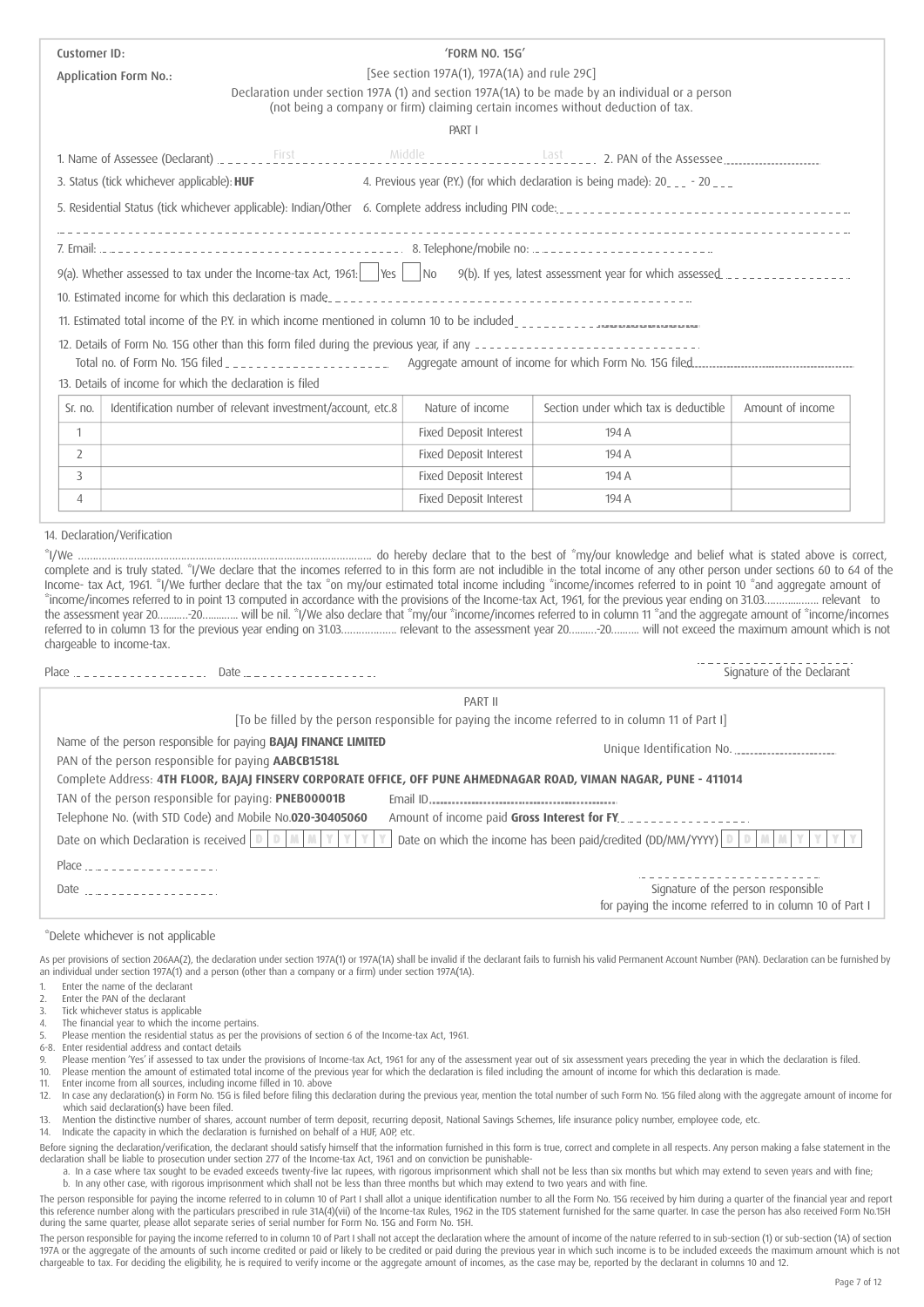# **KYC DOCUMENTATION FOR OPENING ACCOUNT**

Please note that these guidelines are based on the RBI Master Directions - Know Your Customer (KYC) Direction, 2016 updated as on July 12, 2018 and the PMLA and UIDAI Notifications issued thereafter.

### **(A) KYC Documents for an Account of INDIVIDUAL, and for KARTA, TRUSTEE, PARTNER, PROPRIETOR:**

- (1) One recent **Photograph**
- (2) **PAN** or Form 60 if PAN is not allotted

(3) **Certified Copy \*** of one of the Officially Valid Documents (**OVDs**) listed below:

| Sr. No. | Proof of Identity (PoI)                                                                                          | <b>Proof of Address (PoA)</b>                                                                                    |
|---------|------------------------------------------------------------------------------------------------------------------|------------------------------------------------------------------------------------------------------------------|
| ı       | Valid Passport                                                                                                   | Valid Passport                                                                                                   |
| ii      | Valid Driving License                                                                                            | Valid Driving License                                                                                            |
| iii.    | Voter's Identity Card issued by Election<br>Commission of India                                                  | Voter's Identity Card issued by Election<br>Commission of India                                                  |
| iv      | Proof of possession of Aadhaar Number<br>(i.e. Aadhaar letter downloaded from<br>UIDAI website, Aadhaar card) ** | Proof of possession of Aadhaar Number<br>(i.e. Aadhaar letter downloaded from<br>UIDAI website, Aadhaar card) ** |
| $\vee$  | Job Card issued by NREGA duly signed<br>by an officer of the State Government                                    | Job Card issued by NREGA duly signed<br>by an officer of the State Government                                    |
| vi      | ٠                                                                                                                | Letter issued by the National Population<br>Register containing details of Name,<br>Address of the customer      |

\* Obtaining a **Certified Copy** by **Reporting Entity** (this includes our Company) means **comparing** the copy of Officially Valid Document **(OVD)** so produced by the client (i.e. customer) **with** its **Original** and recording the same on the copy by the authorised officer of the Reporting Entity"

\*\* To Ensure that the **first Eight Digits of Aadhaar No.** (on copy of Aadhaar Letter/Aadhaar Card obtained), must be **redacted or blackened** and it is **not legible** and the Aadhaar No. should **not be entered/stored in any system**.

 (4) In case **OVD** does not have **Current Address** of the client, obtain below listed documents which are treated as **Deemed to be Officially Valid Documents** (DOVD) for the limited purpose of **Proof of Address**:

| Sr. No. | Proof of Address (PoA)                                                                                                                                                                                                                                                                                                                                |
|---------|-------------------------------------------------------------------------------------------------------------------------------------------------------------------------------------------------------------------------------------------------------------------------------------------------------------------------------------------------------|
|         | Utility bill, in the name of the client, which is not more than two months old<br>of any service provider (Electricity, Telephone, Post-paid Mobile Phone, Piped<br>Gas, Water bill)                                                                                                                                                                  |
| ii.     | Property or Municipal tax receipt                                                                                                                                                                                                                                                                                                                     |
| iii.    | Pension or Family Pension Payment Orders (PPOs) issued to retired employees<br>by Government Departments or Public-Sector Undertakings, if they contain the<br>address                                                                                                                                                                                |
| iv      | Letter of Allotment of Accommodation from Employer issued by State<br>Government or Central Government Departments, Statutory or Regulatory<br>Bodies, Public Sector Undertakings, Scheduled Commercial Banks, Financial<br>Institutions and Listed Companies, and Leave & License Agreements with such<br>employers allotting official accommodation |
|         | In case a client submits Deemed to be OVD (DOVD) towards Current Address, client must                                                                                                                                                                                                                                                                 |

In case a client submits Deemed to be OVD (DOVD) towards Current Address, client must submit an OVD mentioned in **(A)(3)**, updated with Current Address, within **three months** of submission of the DOVD.

## **(B) KYC Documents for an Account of SOLE PROPRIETORSHIP CONCERN:**

- (1) **KYC Documents** of the **Proprietor** as per the KYC Documents for Individual mentioned in **Point A**, and
- (2) Any of the **Two** documents in the name of the Proprietorship Concern as **Proof of Business / Activity** mentioned below:

| Sr. No. | Proof of Business/ Activity in the name of the Proprietorship Concern                                                                                                                                                           |
|---------|---------------------------------------------------------------------------------------------------------------------------------------------------------------------------------------------------------------------------------|
| I.      | Registration Certificate                                                                                                                                                                                                        |
| ii.     | Certificate / License issued by the Municipal Authorities under Shop &<br><b>Establishment Act</b>                                                                                                                              |
| iii.    | Sales and Income Tax returns                                                                                                                                                                                                    |
| iv      | GST/ CST/ VAT certificate (Provisional / Final)                                                                                                                                                                                 |
| $\vee$  | Certificate / Registration document issued by Sales Tax / Service Tax /<br>Professional Tax Authorities                                                                                                                         |
| vi      | Importer Exporter Code (IEC) issued to the Proprietary Concern by the office of<br>DGFT/ Licence/Certificate of Practice issued in the Name of the Proprietary<br>Concern by any Professional Body Incorporated under a Statute |
| vii     | The complete Income Tax return (not just the acknowledgement) in the Name of<br>the Sole Proprietor where the firm's income is reflected and the same is duly<br>authenticated / acknowledged by the Income Tax Authorities     |
| viii    | Utility Bills such as Electricity, Water, and Landline Telephone bills in the Name of<br>the Proprietary Concern                                                                                                                |

## **(C) KYC Documents for an Account of PARTNERSHIP FIRM:**

| Sr. No. | <b>Document Name</b>                                                                                                                 |
|---------|--------------------------------------------------------------------------------------------------------------------------------------|
|         | Registration Certificate                                                                                                             |
| ïi      | PAN of the Firm (PAN is mandatory)                                                                                                   |
| iίi     | Partnership Deed                                                                                                                     |
| iv      | One recent Photograph, PAN or Form 60, and valid OVD of the person holding an<br>Attorney to transact on its behalf as per Point (A) |
| $\vee$  | Beneficial Ownership Declaration & KYC Documents of BO as per Point (A)                                                              |

## **(D) KYC Documents for an Account of TRUST:**

| Sr. No. | <b>Document Name</b>                                                                                                                  |
|---------|---------------------------------------------------------------------------------------------------------------------------------------|
|         | Registration Certificate                                                                                                              |
| ii      | Trust Deed                                                                                                                            |
| iii     | PAN of the Trust                                                                                                                      |
| iv      | One recent Photograph, PAN or Form 60, and valid OVD of the person holding an<br>Attorney to transact on its behalf as per point (A). |
| V       | Beneficial Ownership Declaration & KYC documents of BO as per Point (A)                                                               |

## **(E) KYC Documents for an Account of an UNINCORPORATED ASSOCIATION OR BODY OF INDIVIDUALS:**

| Sr. No. | <b>Document Name</b>                                                                                                                                                                                                                                                                    |
|---------|-----------------------------------------------------------------------------------------------------------------------------------------------------------------------------------------------------------------------------------------------------------------------------------------|
|         | Resolution of the Managing Body of such Association or Body of Individuals                                                                                                                                                                                                              |
| ii.     | Power of Attorney (POA) granted to attorney holder to transact on its behalf                                                                                                                                                                                                            |
| iii.    | One recent Photograph, PAN/Form 60 and valid OVD of the person holding an<br>Attorney to transact on its behalf.<br>(Attorney holder means Manager, Officer, Employee, Authorised Signatory, etc.<br>holding an Attorney to transact on behalf of the client as mentioned in Point (A)) |
| iv      | Such information as may be required to collectively establish the legal existence<br>of such Association or Body of Individuals                                                                                                                                                         |
| V       | Beneficial Ownership Declaration & KYC documents of BO as per Point (A)                                                                                                                                                                                                                 |

## **(F) KYC Documents for an Account of HINDU UNDIVIDED FAMILY (HUF):**

| Sr. No. | <b>Document Name</b>                                                                                                                  |
|---------|---------------------------------------------------------------------------------------------------------------------------------------|
|         | Deed of Declaration of HUF or HUF Letter having Name and Signature of all Adult<br>Male and Female Co-Parceners                       |
| ïi      | PAN of HUF                                                                                                                            |
| iii     | One recent Photograph, PAN or Form 60, and valid OVD of the person holding an<br>Attorney to transact on its behalf as per Point (A). |

## **(G) KYC Documents for an Account of a LIMITED LIABILITY PARTNERSHIP FIRM:**

| Sr. No. | Proof of Business/Activity in the name of the Proprietorship Concern                                                                                                                     |
|---------|------------------------------------------------------------------------------------------------------------------------------------------------------------------------------------------|
| Т       | Limited Liability Partnership Agreement                                                                                                                                                  |
| ii      | Certificate of Incorporation                                                                                                                                                             |
| iii.    | PAN of the LLP (PAN is mandatory)                                                                                                                                                        |
| iv      | List of all existing designated partners of the LLP along with the Designated<br>Partner Identification Number (DPIN) issued by the Central Government (on the<br>letterhead of the LLP) |
| $\vee$  | Resolution passed at the meeting of the Designated Partners for placing such<br>Deposit/borrowing request with BFL.                                                                      |
| vi      | Proof of Address in the name of LLP                                                                                                                                                      |
| vii     | One recent Photograph, PAN or Form 60, and valid OVD of the person holding an<br>Attorney to transact on its behalf as per Point (A).                                                    |
| viii    | Beneficial Ownership Declaration & KYC documents of BO as per Point (A).                                                                                                                 |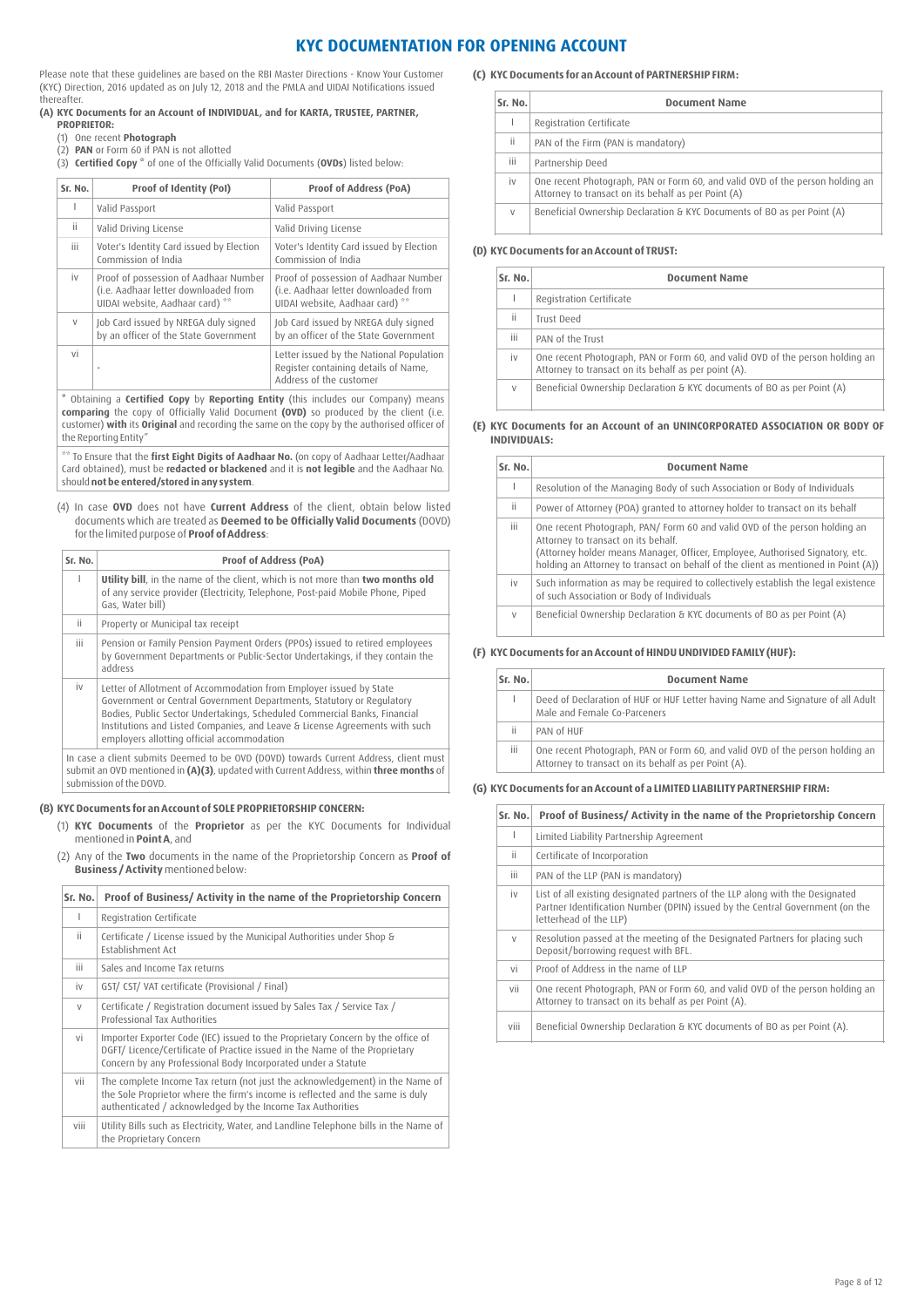# **Beneficial Ownership Declaration**

| To,     | Bajaj Finance Limited                                                                                                                                                         |                                                 |  |                              |                                 |                     |             |                                                    | Date: $D   D   M   M   Y   Y$                                      |  |  |  |  |  |  |
|---------|-------------------------------------------------------------------------------------------------------------------------------------------------------------------------------|-------------------------------------------------|--|------------------------------|---------------------------------|---------------------|-------------|----------------------------------------------------|--------------------------------------------------------------------|--|--|--|--|--|--|
|         | Account No.                                                                                                                                                                   |                                                 |  |                              | Customer ID No.                 |                     |             |                                                    |                                                                    |  |  |  |  |  |  |
|         | Name of the Entity:<br>Type of the Entity:                                                                                                                                    |                                                 |  |                              |                                 |                     |             |                                                    |                                                                    |  |  |  |  |  |  |
|         | Address of the Entity:                                                                                                                                                        |                                                 |  |                              |                                 |                     |             |                                                    |                                                                    |  |  |  |  |  |  |
|         |                                                                                                                                                                               |                                                 |  |                              |                                 |                     |             |                                                    |                                                                    |  |  |  |  |  |  |
| Pincode |                                                                                                                                                                               |                                                 |  |                              |                                 |                     |             |                                                    |                                                                    |  |  |  |  |  |  |
|         | The Company is Subsidiary of                                                                                                                                                  |                                                 |  |                              |                                 |                     |             |                                                    |                                                                    |  |  |  |  |  |  |
|         | In all other cases, (Entity other than a Listed Co. or Subsidiary of a Listed Co., Please fill Section - I, & Section-II if applicable.                                       |                                                 |  |                              |                                 |                     |             |                                                    |                                                                    |  |  |  |  |  |  |
|         | Section - I (i)                                                                                                                                                               |                                                 |  |                              |                                 |                     |             |                                                    |                                                                    |  |  |  |  |  |  |
|         | I / We the undersigned hereby declare that following persons own 25% (in case of Companies) / 15% (in other cases) or more interest in the captioned entity. (Refer Note - A) |                                                 |  |                              |                                 |                     |             |                                                    |                                                                    |  |  |  |  |  |  |
| Sr.     | Name of Shareholders /                                                                                                                                                        | Address of Share-holders /                      |  | Beneficial                   | Date of Birth /                 | PAN/                | Nationality | % of Shareholding /                                | photograph of                                                      |  |  |  |  |  |  |
| No.     | Beneficial Owners /<br>Partners / Trustees etc.                                                                                                                               | Beneficial Owners /<br>Partners / Trustees etc. |  | Owner Type<br>(Refer Note C) | Registration /<br>Incorporation | Registration<br>No. |             | Profits / Interest /<br>Ownership in the<br>Entity | Share-holders /<br>Beneficial Owners /<br>Partners / Trustees etc. |  |  |  |  |  |  |
| 1.      |                                                                                                                                                                               |                                                 |  |                              |                                 |                     |             |                                                    |                                                                    |  |  |  |  |  |  |
|         |                                                                                                                                                                               |                                                 |  |                              |                                 |                     |             |                                                    |                                                                    |  |  |  |  |  |  |
|         |                                                                                                                                                                               |                                                 |  |                              |                                 |                     |             |                                                    |                                                                    |  |  |  |  |  |  |
|         |                                                                                                                                                                               |                                                 |  |                              |                                 |                     |             |                                                    |                                                                    |  |  |  |  |  |  |
| 2.      |                                                                                                                                                                               |                                                 |  |                              |                                 |                     |             |                                                    |                                                                    |  |  |  |  |  |  |
|         |                                                                                                                                                                               |                                                 |  |                              |                                 |                     |             |                                                    |                                                                    |  |  |  |  |  |  |
|         |                                                                                                                                                                               |                                                 |  |                              |                                 |                     |             |                                                    |                                                                    |  |  |  |  |  |  |
|         |                                                                                                                                                                               |                                                 |  |                              |                                 |                     |             |                                                    |                                                                    |  |  |  |  |  |  |
| 3.      |                                                                                                                                                                               |                                                 |  |                              |                                 |                     |             |                                                    |                                                                    |  |  |  |  |  |  |
|         |                                                                                                                                                                               |                                                 |  |                              |                                 |                     |             |                                                    |                                                                    |  |  |  |  |  |  |
|         |                                                                                                                                                                               |                                                 |  |                              |                                 |                     |             |                                                    |                                                                    |  |  |  |  |  |  |
|         |                                                                                                                                                                               |                                                 |  |                              |                                 |                     |             |                                                    |                                                                    |  |  |  |  |  |  |

# **Section – I (ii)**

4.

seal of entity applicant

Applicable only if there is / are non-individual shareholder(s) / partners etc. having controlling ownership interest in excess of the prescribed threshold as declared in **Section – I (i)** Following persons(s), have controlling ownership interest in Beneficial Owner of the Entity as declared in **Section – I (i)** above.

| Sr.<br>No. | Name of Shareholders /<br>Beneficial Owners /<br>Partners / Trustees etc. | Address of Share-holders /<br>Beneficial Owners /<br>Partners / Trustees etc. | Beneficial<br>Owner Type<br>(Refer Note C) | Date of Birth /<br>Registration /<br>Incorporation | PAN /<br>Registration No. | Nationality | % of Shareholding /<br>Profits / Interest /<br>Ownership in the Entity |
|------------|---------------------------------------------------------------------------|-------------------------------------------------------------------------------|--------------------------------------------|----------------------------------------------------|---------------------------|-------------|------------------------------------------------------------------------|
|            |                                                                           |                                                                               |                                            |                                                    |                           |             |                                                                        |
|            |                                                                           |                                                                               |                                            |                                                    |                           |             |                                                                        |
|            |                                                                           |                                                                               |                                            |                                                    |                           |             |                                                                        |
|            |                                                                           |                                                                               |                                            |                                                    |                           |             |                                                                        |

**OR**

| Section - II                                                                                                                                                                        |  |  |  |  |  |  |  |  |  |  |  |
|-------------------------------------------------------------------------------------------------------------------------------------------------------------------------------------|--|--|--|--|--|--|--|--|--|--|--|
| Applicable, if no person has controlling ownership in excess of the prescribed threshold as declared in Section - I.                                                                |  |  |  |  |  |  |  |  |  |  |  |
| I / We declare that no person / entity holds controlling ownership in the captioned company in excess of the threshold limit prescribed below.                                      |  |  |  |  |  |  |  |  |  |  |  |
| Authorised Signatories/<br>PoA Holder/ Karta/ Trustee (i)<br><u> 1989 - Andrea Andrew Maria (h. 1989).</u>                                                                          |  |  |  |  |  |  |  |  |  |  |  |
| Authorised Signatories/<br>PoA Holder/ Karta/ Trustee (ii)<br><u> 1989 - John Harry Harry Harry Harry Harry Harry Harry Harry Harry Harry Harry Harry Harry Harry Harry Harry H</u> |  |  |  |  |  |  |  |  |  |  |  |
| Authorised Signatories/<br>PoA Holder/ Karta/ Trustee (iii)                                                                                                                         |  |  |  |  |  |  |  |  |  |  |  |
| (Refer note D for Signature requirement)                                                                                                                                            |  |  |  |  |  |  |  |  |  |  |  |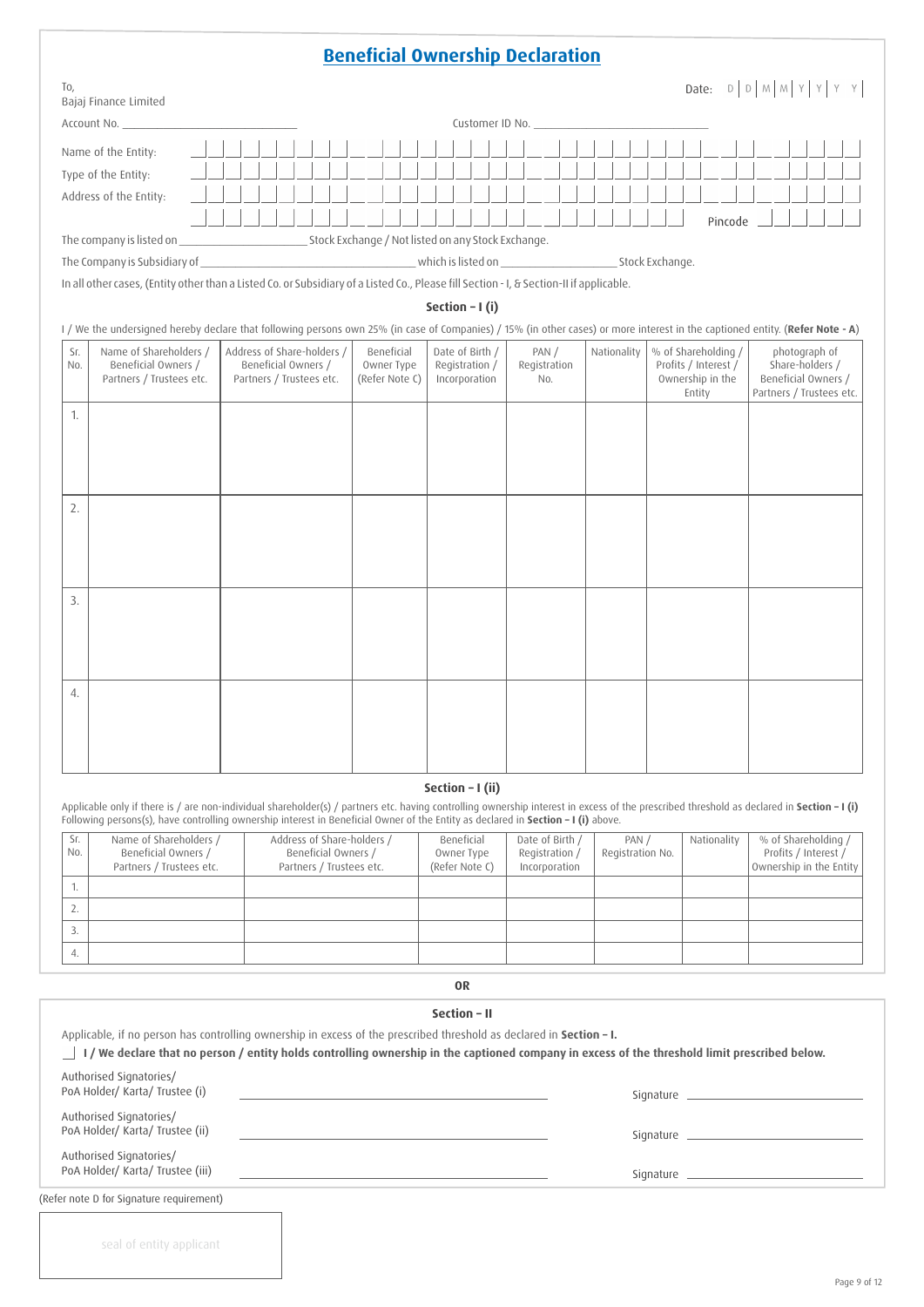## **Notes**

# **A. As per the Prevention of Money laundering (Maintenance of Records) Rules, 2019,**

- The beneficial owner for the purpose of sub-rule (1) shall be determined as under –
- (a) Where the client is a Company, the beneficial owner is the natural person(s), who, whether acting alone or together, or through one or more juridical person, has a controlling ownership interest or who exercises control through other means. Explanation - For the purpose of this sub-clause
	- i. "Controlling ownership interest" means ownership of or entitlement to more than 25% of shares or capital or profits of the company; ii. "Control" shall include the right to appoint majority of the directors or to control the management or policy decisions including by virtue
- of their shareholding or management rights or shareholders' agreements or voting agreements; (b) Where the client is a Partnership firm, the beneficial owner is the natural person(s), who, whether acting alone or together, or through one or
- more juridical person, has ownership of / entitlement to more than 15% of capital or profits of the partnership; (c) Where the client is an Unincorporated Association or Body of Individuals, the beneficial owner is the natural person(s), who, whether acting alone or together, or through one or more juridical person, has ownership of or entitlement to more than 15% of the property or capital or profits of such association or body of individuals;
- (d) Where no natural person is identified under (a) or (b) or (c) above, the beneficial owner is the relevant natural person who holds the position of senior managing official;
- (e) Where the client is a Trust, the identification of beneficial owner(s) shall include identification of the author of the trust, the trustee, the beneficiaries with fifteen percent or more interest in the trust and any other natural person exercising ultimate effective control over the trust through a chain of control or ownership; and
- (f) Where the client or the owner of the controlling interest is a Company listed on a stock exchange, or is a subsidiary of such a company, it is NOT necessary to identify and verify the identity of any shareholder or beneficial owner of such companies.

## **B. Beneficial Ownership Declaration is NOT required in following cases:**

 Individual accounts, Sole Proprietorship accounts, Government Departments, Public Sector Undertaking, Local Government Bodies (Municipal Corporation, Gram Panchayats etc.), Company listed on a recognised stock exchange. Majority owned subsidiary of a Company listed on a recognized stock exchange.

## **C. Beneficial Ownership Declaration to provide details of following**

| Partnership Firm / LLP: natural persons / partners,   | Club: Members / Authorised Signatories / Beneficiary                                                   |
|-------------------------------------------------------|--------------------------------------------------------------------------------------------------------|
| Trust: Trustees / Settlor / Protector / Beneficiary   | Association of Persons: Members / Auth. Signatories / Beneficiary                                      |
| Foundation: Founder managers/Directors / Beneficiary  | Pvt. Ltd companies and Unlisted Public Ltd Companies: Shareholder /<br>Directors / Other Beneficiaries |
| Society: Members/Authorised Signatories / Beneficiary | In case of Foreign Entity: Shareholder/Director/Other Beneficiaries                                    |

## **D. Signature on Declaration form**

| Sr. No. | <b>Type of Entity</b>                                           | Signatory (ies) for Signing BO Declaration                                                 |
|---------|-----------------------------------------------------------------|--------------------------------------------------------------------------------------------|
|         | Partnership Firm / LLP / Trust / Foundation / Society / Club    | Authorised Signatories should sign as per the Mode of Operations                           |
|         | Association                                                     | All Authorised Signatories should sign                                                     |
| iii     | Unlisted Public Limited Companies and Private Limited Companies | Any two Directors or Company Secretary or Authorised Signatories as per Mode of Operations |
|         | Foreian Entity                                                  | All Authorized Signatories should sign                                                     |

**E. KYC Documents of Beneficial Owners** should be submitted as per the OVD under PMLA and RBI Guidelines.

(1) One recent Photograph

(2) PAN or Form 60 if PAN is not allotted

(3) Certified Copy \* of one of the Officially Valid Documents (OVDs) listed below:

| Sr. No. | Proof of Identity (PoI)                                                                                       | <b>Proof of Address (PoA)</b>                                                                                                                                                                      |
|---------|---------------------------------------------------------------------------------------------------------------|----------------------------------------------------------------------------------------------------------------------------------------------------------------------------------------------------|
|         | Valid Passport                                                                                                | Valid Passport                                                                                                                                                                                     |
|         | Valid Driving License                                                                                         | Valid Driving License                                                                                                                                                                              |
| Ϊij     | Voter's Identity Card issued by Election Commission of India                                                  | Voter's Identity Card issued by Election Commission of India                                                                                                                                       |
| iv      | Proof of possession of Aadhaar Number (i.e. Aadhaar letter downloaded from UIDAI<br>website, Aadhaar card) ** | Proof of possession of Aadhaar Number (i.e. Aadhaar letter downloaded from UIDAI<br>website, Aadhaar card) **                                                                                      |
|         | Job Card issued by NREGA duly signed by an officer of the State Government                                    | Job Card issued by NREGA duly signed by an officer of the State Government                                                                                                                         |
| Vİ      |                                                                                                               | Letter issued by the National Population Register containing details of Name, Address of<br>the customer                                                                                           |
|         | and recording the same on the copy by the authorised officer of the Reporting Entity"                         | obtaining a Certified Copy by Reporting Entity (this includes our Company) means comparing the copy of Officially Valid Document (OVD) so produced by the client (i.e. customer) with its Original |
|         |                                                                                                               | ** To Ensure that the Aadhaar No. (on copy of Aadhaar Letter/Aadhaar Card obtained), must be redacted or blackened and it is not legible and the Aadhaar No. should not be entered/stored in any l |

\*\* To Ensure that the Aadhaar No. (on copy of Aadhaar Letter/Aadhaar Card obtained), must be redacted or blackened and it is not legible and the Aadhaar No. should not be entered/stored in any system.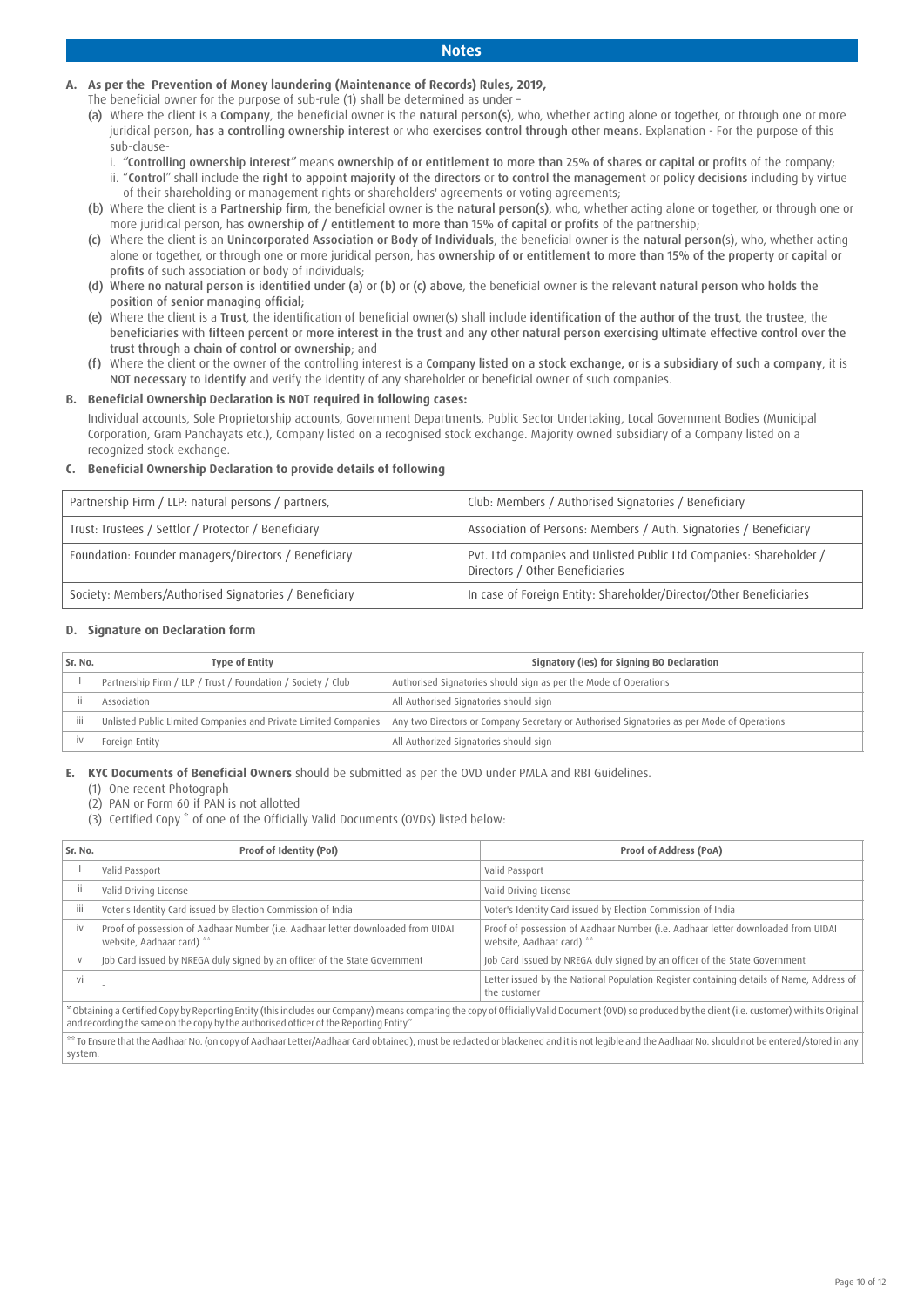|           | <b>Vernacular Declaration Form</b>                                                                                                                                                                                                                                                             |
|-----------|------------------------------------------------------------------------------------------------------------------------------------------------------------------------------------------------------------------------------------------------------------------------------------------------|
| English   | I/We confirm that the content of this Application / Agreement / Letter / Terms and Conditions were read out and explained to me<br>/ us in English and I/We confirm to have understood the same.                                                                                               |
| Hindi     | मैं/हम यह पुष्टि करता हूँ/करती हूँ/करते हैं कि इस आवेदन/अनुबंध/पत्र/नियम एवं शर्तों की सामग्री को हिंदी में पढ़ कर मुझे/हमें समझाया गया था<br>और मैं/हम उनके समझने की पुष्टि करता हूँ/करती हूँ/करते हैं।                                                                                       |
| Bengali   | আমি /আমরা নিশ্চিত করছি যে এই আবেদন /চুক্তি / পত্র /নিয়ম এবং শর্তাবলী সম্পর্কে বিস্তারিত সামগ্রীটি পড়েছি এবং আমাকে /আমাদের<br>সেটা বাংলায় ব্যাখ্যা করে বোঝানো হয়েছে এবং আমি / আমরা এটিকে বুঝেছি বলে নিশ্চয়তা প্রদান করছি                                                                   |
| Tamil     | இந்த விண்ணப்பம்/ஒப்பந்தம்/கடிதம்/வரையறைகள் மற்றும் நிபந்தனைகளிலுள்ள விபரங்களை<br>எனக்கு / எங்களுக்கு தமிழில் படித்துக் காட்டி விளக்கப்பட்டது என்றும் அவற்றை நான்/நாங்கள் புரிந்து<br>கொண்டிருக்கிறேன்/புரிந்து கொண்டிருக்கிறோம் என்று நான்/நாங்கள் உறுதி அளிக்கிறோம்.                          |
| Punjabi   | ਮੈਂ/ਅਸੀਂ ਪੁਸ਼ਟੀ ਕਰਦੇ ਹਾਂ ਕਿ ਇਸ ਬਿਨੈ-ਪੱਤਰ/ਇਕਰਾਰਨਾਮੇ/ਪੱਤਰ/ਨਿਯਮ ਅਤੇ ਸ਼ਰਤਾਂ ਦੀ ਸਮੱਗਰੀ ਮੈਨੂੰ/ਸਾਨੂੰ ਪੰਜਾਬੀ ਵਿੱਚ ਪੜ੍ਹ ਕੇ ਸੁਣਾਈ ਗਈ ਅਤੇ ਸਮਝਾਈ ਗਈ ਸੀ ਅਤੇ<br>ਮੈਂ/ਅਸੀਂ ਪੁਸ਼ਟੀ ਕਰਦੇ ਹਾਂ ਕਿ ਸਾਨੂੰ ਇਸ ਦੀ ਸਮਝ ਲੱਗ ਗਈ ਹੈ।                                                                                       |
| Urdu      | میں/ہم تصدیق کرتا ہوں/کرتے ہیں کہ اس درخواست/اقرارنامہ/خط/ شرائط و ضوابط کے متن کو مجھے/ہمیں انگریزی میں پڑھ کر سنا دیا گیا ہے اور<br>اس کی وضاحت کردی گئی ہے اور میں/ہم تصدیق کرتا ہوں/کرتے ہیں کہ میں/ہم نے اسے سمجھ لیا ہے۔                                                                 |
| Malayalam | ഈ അപേക്ഷ / ഉടമ്പടി / കത്ത് / നിബന്ധനകളും വ്യവസ്ഥകളും എന്നിവയിലെ ഉള്ളടക്കം<br>എനിക്ക്/ഞങ്ങൾക്ക് വായിച്ച്തരികയും മലയാളത്തിൽ എനിക്ക്/ഞങ്ങൾക്ക് വിശദീകരിച്ച്തരികയും<br>ചെയ്തതായി ഞാൻ / ഞങ്ങൾ സ്ഥിരീകരിക്കുന്നു. എനിക്ക്/ഞങ്ങൾക്ക് അവ മനസ്സിലായി എന്ന് ഞാൻ /<br>ഞങ്ങൾ സ്ഥിരീകരിക്കുകയും ചെയ്യുന്നു. |
| Gujarati  | આથી હું/અમે એ વાતની પુષ્ટિ કરીએ છીએ કે, આ અરજી/કરાર/પત્ર/નિયમો અને શરતોના લખાણને મારી/અમારી સમક્ષ ગુજરાતીમાં વાંયી<br>સંભળાવવામાં આવ્યું હતું અને અમને સમજાવવામાં આવ્યું હતું અને મેં/અમે તેને સમજી લીધું હોવાની હું/અમે પુષ્ટિ કરું છું/કરીએ છીએ.                                             |
| Telugu    | ఈ అప్లికేషన్/అ(గిమెంట్/లేఖ/నియమ నిబంధనల్లోని విషయంనాకు/మాకు తెలుగులోచదివి వినిపించబడిందని మరియు<br>వివరించబడిందని మరియు నేను/మేము దీనిని అర్థం చేసుకున్నామని నేను/మేము ధృవీకరిస్తున్నాం.                                                                                                       |
| Oriya     | ୍ମୁଁ/ଆୟେ ସ୍ୱାକାର କରୁଅଛୁ ଯେ ଏହି ଦରଖାସ୍ତ/ଚୁକ୍ତିନାମା/ପତ୍ର/ନିୟମ ଓ ସର୍ଭାବଳୀର ବିଷୟବସ୍ତୁ ଆମକୁ ଇଂରାଜୀରେ ପଢ଼ି ଶୁଣାଇ ଦିଆଯାଇଛି ଏବଂ ବୁଝାଯାଇଛି<br>ଏବଂ ମୁଁ/ଆୟେ ତାହାକୁ ବୁଝିଥିବା ସମ୍ମତି ଜଣାଉଛୁ ।                                                                                                               |
| Kannada   | ಈ ಮೂಲಕ ನಾನು/ನಾವು ದೃಢಪಡಿಸುವುದೇನೆಂದರೆ ಈ ಅರ್ಜಿ/ಒಪ್ಪಂದ/ಪತ್ರದಲ್ಲಿರುವ ನಿಮಯ ಮತ್ತು ಷರತ್ತುಗಳನ್ನು ನಮಗೆ<br>ಕನ್ನಡದಲ್ಲಿ ಓದಿ ಹೇಳಲಾಗಿದೆ ಮತ್ತು ನಾನು/ನಾವು ಅದನ್ನು ಅರ್ಥೈಸಿಕೊಂಡಿದ್ದೇವೆ.                                                                                                                            |
| Marathi   | मी/आम्ही यास पुष्टी देतो/देते की या अर्जातील/करारनाम्यातील/पत्रातील/नियम व अटींमधील मजकूर मला/आम्हाला मराठीत वाचून दाखवण्यात<br>आला आणि समजावून देण्यात आला आणि मला/आम्हाला तो समजला असल्याची मी/आम्ही पुष्टी देतो/देते.                                                                       |
| Assamese  | মই/আমি নিশ্চিতি কৰিছো যে এই আৱেদন / চুক্তিপত্ৰ / পত্ৰ / নীতি আৰু চৰ্তাৱলীত থকা সবিশেষ তথ্য আমি ভালদৰে পঢ়িছো আৰু<br>মোক / আমাক এই বিষয়ে সবিশেষ অসমীয়াত বাখ্যা কৰি বুজোৱা হৈছে আৰু মই / আমি এই বিষয়ে সমগ্ৰ কথা বুজি পাইছো বুলি<br>নিশ্চিতি প্ৰদান কৰিলো৷                                     |
| Konkani   | ह्या अर्जाची/कबलातीची/ पत्राची/ नेम आनी अटींची सामुग्री कोंकणीं भाशेंतल्यान वाचून दाखोवन, म्हाका/आमकां वर्णीत केल्या हाची हांव/आमी खात्री<br>दितां/दितात आनी हांव/आमी ती समजलां/समजल्यात म्हण खात्री दितां/दितात.                                                                              |

Authorised Signatories/PoA Holder/Karta/Trustee Authorised Signatories/PoA Holder/Karta/Trustee

# **Thank you for trusting us**

# **Provisional Receipt (Please see overleaf)** Application Number

| Name of Applicant                                                      |                                |  |  |  | $F$ $\vert$ $\vert$ $R$ $\vert$ $S$ $\vert$ $T$ $\vert$ |  |  |  |  |        |  |  |  |  |             |  |  |  | M 1 D D L E |  |  |                                                                                                                                                                                                                               |  |  |  |  |  |  | $L$ $A$ $S$ $T$ |  |  |  |  |  |  |  |
|------------------------------------------------------------------------|--------------------------------|--|--|--|---------------------------------------------------------|--|--|--|--|--------|--|--|--|--|-------------|--|--|--|-------------|--|--|-------------------------------------------------------------------------------------------------------------------------------------------------------------------------------------------------------------------------------|--|--|--|--|--|--|-----------------|--|--|--|--|--|--|--|
| Cheque/UTR No.                                                         |                                |  |  |  |                                                         |  |  |  |  |        |  |  |  |  |             |  |  |  |             |  |  |                                                                                                                                                                                                                               |  |  |  |  |  |  |                 |  |  |  |  |  |  |  |
| Amount INR                                                             | Months ROI _________%<br>Tenor |  |  |  |                                                         |  |  |  |  |        |  |  |  |  |             |  |  |  |             |  |  |                                                                                                                                                                                                                               |  |  |  |  |  |  |                 |  |  |  |  |  |  |  |
| Bank name                                                              |                                |  |  |  |                                                         |  |  |  |  | Branch |  |  |  |  |             |  |  |  |             |  |  | Account type and the second service of the service of the series of the series of the series of the series of the series of the series of the series of the series of the series of the series of the series of the series of |  |  |  |  |  |  |                 |  |  |  |  |  |  |  |
| Bank account No.                                                       |                                |  |  |  |                                                         |  |  |  |  |        |  |  |  |  | <b>IFSC</b> |  |  |  |             |  |  |                                                                                                                                                                                                                               |  |  |  |  |  |  |                 |  |  |  |  |  |  |  |
| Write to us at wecare@bajajfinserv.in or call our IVR on 8698 01 01 01 |                                |  |  |  |                                                         |  |  |  |  |        |  |  |  |  |             |  |  |  |             |  |  |                                                                                                                                                                                                                               |  |  |  |  |  |  |                 |  |  |  |  |  |  |  |

\*This Provisional Receipt is valid only till the issuance / rejection of the Fixed Deposit Receipt

\_\_\_\_\_\_\_\_\_\_\_\_\_\_\_\_\_\_\_\_\_\_\_\_\_\_\_\_\_\_\_\_